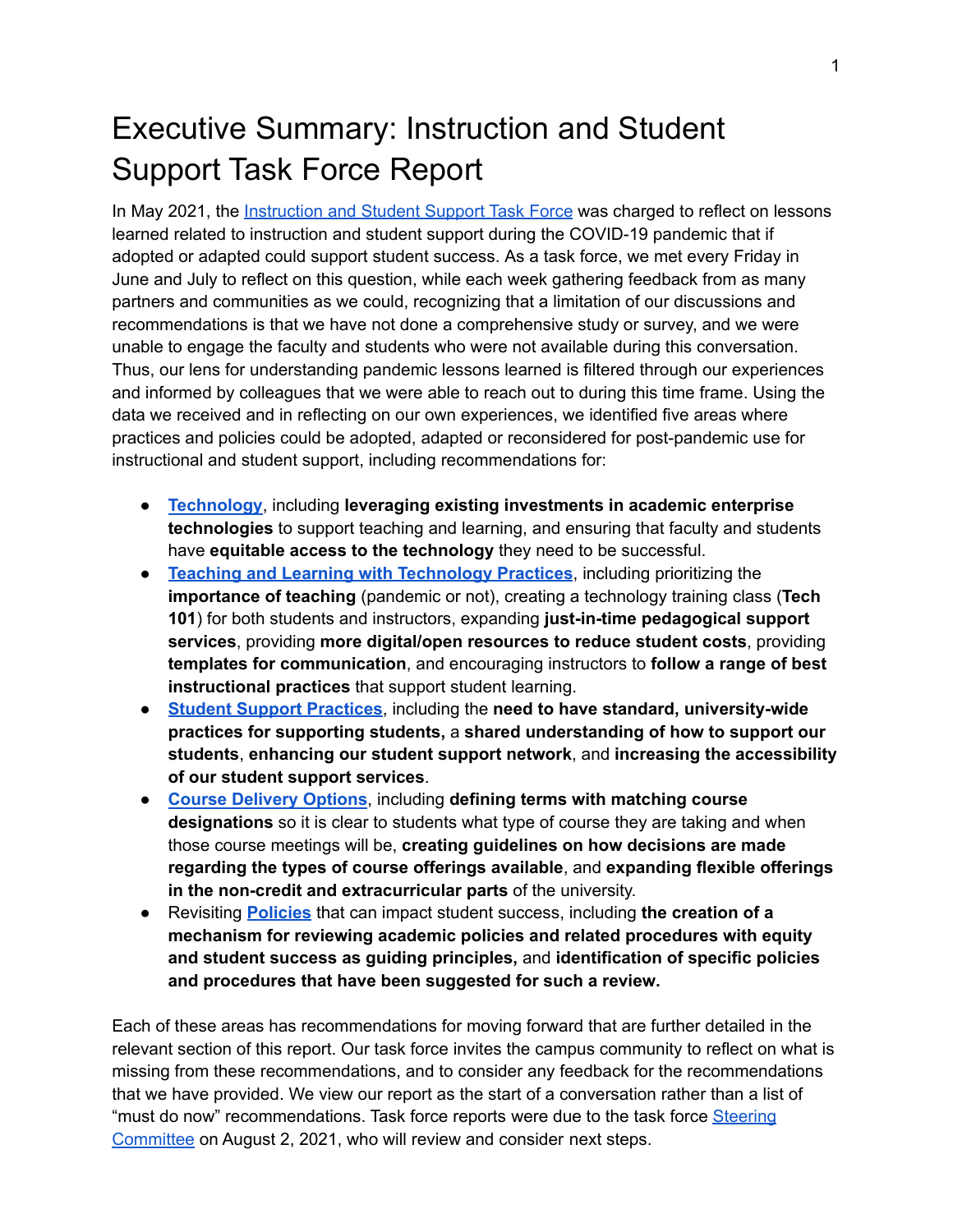# Introduction

More than a year after a pandemic forced us to quickly respond to and reshape how we supported students and how we delivered instruction in an unprecedented crisis, the Post-COVID-19 Instruction and Student Support Task Force was charged (Appendix A) with assessing the novel, pandemic-related changes in academic practices and policies adopted to weather this emergency, considering how these practices and policies could be embraced as part of our new normal to enhance student learning, provide flexibility for students, assist faculty in more effectively using technology, and address inequities in student and faculty access to technologies. While none of us want to experience remote emergency teaching and learning again, certain adaptations made during the past year, if continued as is and/or altered for a non-emergency situation, could indeed positively impact the student success focus of NC [State](https://strategicplan.ncsu.edu/current-plan/wolfpack-2030-powering-the-extraordinary/#goals) [University's](https://strategicplan.ncsu.edu/current-plan/wolfpack-2030-powering-the-extraordinary/#goals) strategic plan, empowering students for a lifetime of success and impact, and creating a more inclusive environment for all of our students.

Within a short timeframe, task force members reached out to the NC State Faculty Senate, NC State Student Government and a multitude of campus partners involved in instructional and student support. One limitation of our work is that we could not engage many of our nine-month faculty and students who had already left for the summer, and we have not done a large scale survey or a comprehensive study. Another important note: even in engaging within our task force, every task force member may not have had the opportunity to engage with every idea presented, as to achieve the work we grouped into smaller teams. Nor, does every task force member necessarily agree with every recommendation. We are simply presenting areas and ideas that should be explored further, and we hope that our recommendations will engage stakeholders in future conversations about how we might move forward with adaptations made in the following areas:

- **[Technology](#page-3-0)**, including **leveraging existing investments in academic enterprise technologies** to support teaching and learning, and ensuring that faculty and students have **equitable access to the technology** they need to be successful.
- **Teaching and Learning with [Technology](#page-10-0) Practices**, including prioritizing the **importance of teaching** (pandemic or not), creating a technology training class (**Tech 101**) for both students and instructors, expanding **just-in-time pedagogical support services**, providing **more digital/open resources to reduce student costs**, providing **templates for communication**, and encouraging instructors to **follow a range of best instructional practices** that support student learning are highlighted.
- **Student Support [Practices](#page-13-0)**, including the **need to have standard, university-wide practices for supporting students,** a **shared understanding of how to support our students**, **enhancing our student support network**, and **increasing the accessibility of our student support services**.
- **Course [Delivery](#page-18-0) Options**, including **defining terms with matching course designation**s so it is clear to students what type of course they are taking and when those course meetings will be, **creating guidelines on how decisions are made regarding the types of course offerings available**, and **expanding flexible offerings in the non-credit and extracurricular parts** of the university.
- Revisiting **[Policies](#page-22-0)** that can impact student success, including **the creation of a mechanism for reviewing academic policies and related procedures with equity**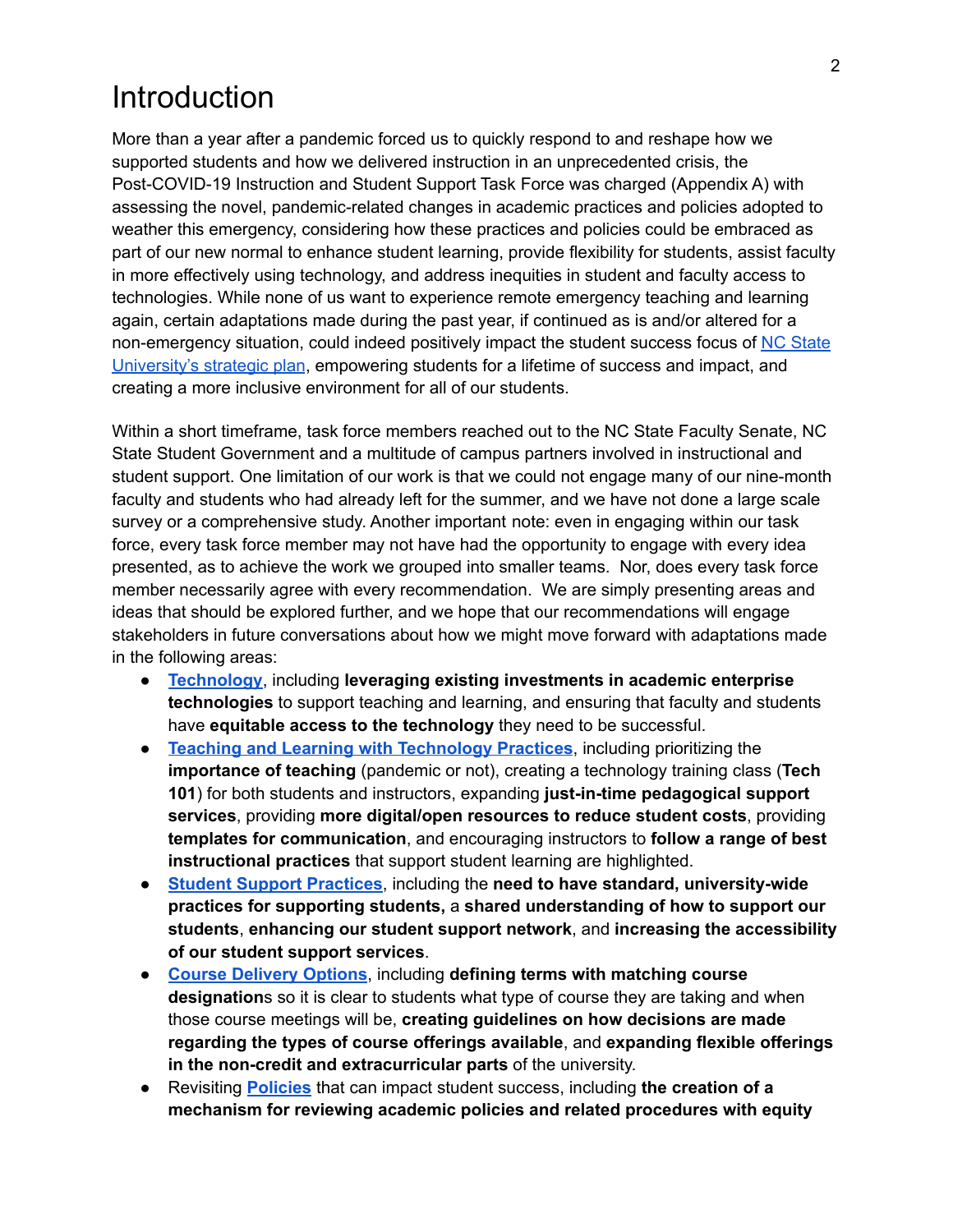#### **and student success as guiding principles,** and **identification of specific policies and procedures that have been suggested for such a review**

Within each of these areas, we see opportunities for adopting or adapting practices and policies that were helpful to both students and faculty during the pandemic in order to support student success. In framing conversations about lessons learned that we wish to implement to improve student success, it is important to keep in mind potential impacts (intended and unintended) on all students; not just undergraduate students, but also graduate students; not just first-year students, but also continuing students and transfer students; not just full-time students, but also part-time students; and not just traditional learner populations but also those from non-traditional communities. To move this conversation forward, we invite feedback from campus on our recommendations, and we ask that the appropriate stakeholders move these conversations forward (we've tried to identify who we think those stakeholders might be in various areas of the report).

This report will need to be shared widely across campus, with special emphasis on getting feedback from the following communities:

- Faculty. Many of the faculty had already left for the summer when this task force was convened. Faculty communication channels include providing the full report, and an overview of recommendations, to the Faculty Senate, with specific recommendations needing focused discussions via various faculty governance channels (e.g., policy recommendations in this report will need to be vetted through governance processes). Notices to faculty about this report can be shared through other communication channels as well; e.g., the Provost's Newsletter to faculty.
- Students. As this task force report is focused on how lessons learned during the pandemic can better support students, the Student Senate should read and react to this report, and engage the student body in conversations about what recommendations they find of most importance and provide feedback on what should be prioritized.
- Staff. The recommendations in this task force report impact a number of support staff across campus, and as such, the Staff Senate should have an opportunity to review and react to these recommendations. IT support staff across campus and those staff who work with and support students should especially be aware of these recommendations and have a chance to provide feedback.
- Administrators. Channels for communication about the content of this report include the monthly Administrative Leadership Meetings (ALM) led by the Chancellor, the Dean's Council, the Provost's cabinet and staff meetings, the Chancellor's cabinet, and all other senior level leadership meetings.

NC State [University's](https://strategicplan.ncsu.edu/) new Strategic Plan provides us with the unique opportunity to take all of the lessons learned from COVID-19 and identify initiatives from these lessons that would support implementation of the strategic plan. While we will continue with many of the practices that we have made investments in during the pandemic that we already know are working (for example, expanded lecture capabilities and telehealth/telemedicine), we know that additional conversations will be needed to review policies that we've identified that should be revisited, and that resources will need to be allocated to expand some service areas to ensure that both instructors and students get the support they need to teach and to learn.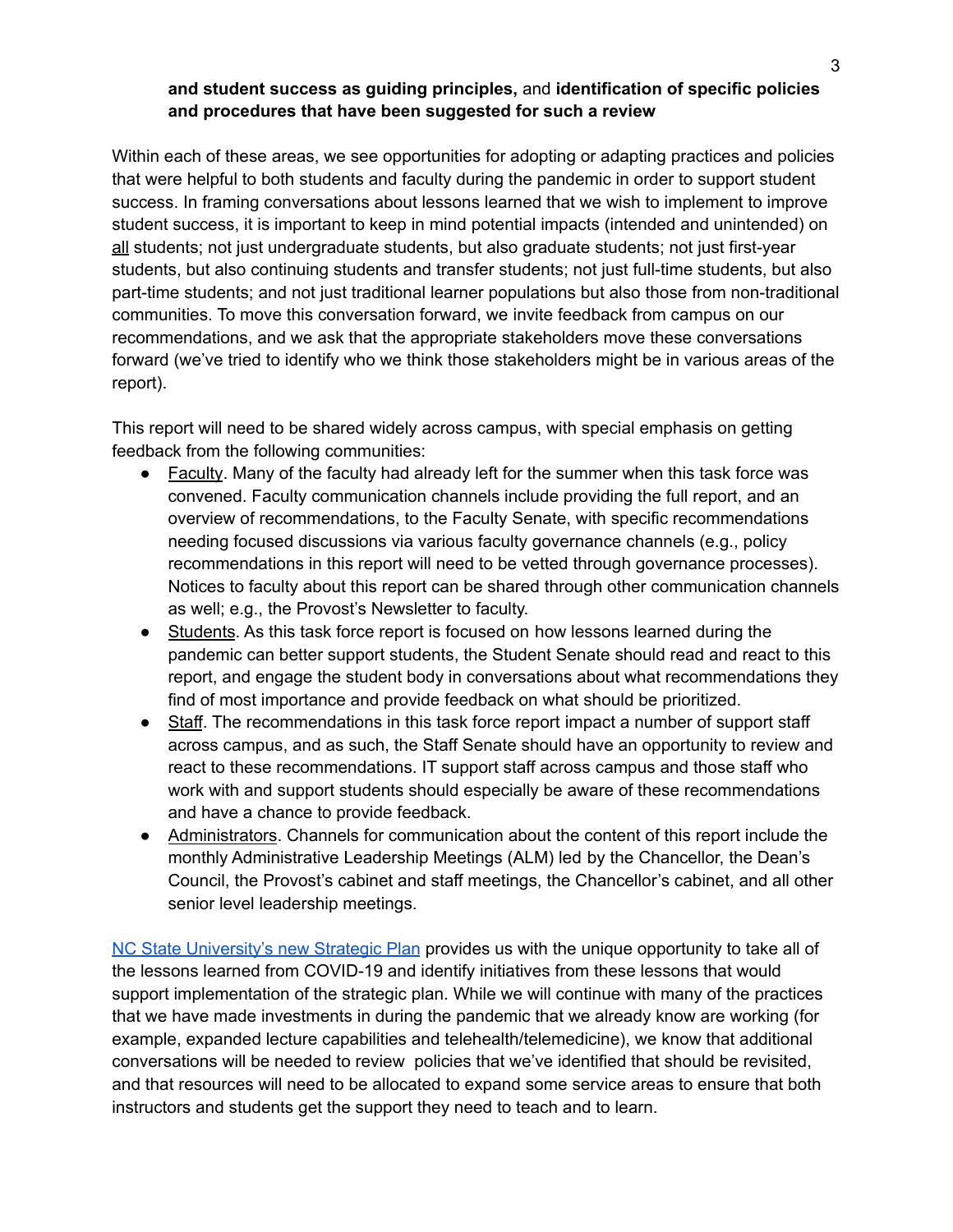# Recommendations by Area

## <span id="page-3-0"></span>Post-Pandemic Technology Recommendations

The technologies we choose to use — and choose not to use — reflect our values. We value learning, we value [inclusion](https://strategicplan.ncsu.edu/current-plan/wolfpack-2030-powering-the-extraordinary/#goal4), and we value student [success](https://strategicplan.ncsu.edu/current-plan/wolfpack-2030-powering-the-extraordinary/#goal1). Surveys of NC State students and faculty as well as a broader literature review show that many of the responses in higher education to COVID-19 positively impacted these values. We have an opportunity to identify, retain, and strengthen these positive changes and carry them forward.

A June 2021 survey polling more than 3,000 higher education students across the country (Kelley, 2021) noted that post-pandemic, **students want and expect technologies to support their learning**. Key takeaways from this survey included 75% of students polled want to be able to view course lecture recordings and half want to use other types of engagement technologies (e.g., discussion tools, polling, live chat). 49% of students surveyed want instructors to continue the option for virtual office hours. A recent Chronicle of Higher Education article (Puang, 2021) noted that students with disabilities especially do not want to "return to normal," in that technology enhanced courses often helped meet their unique learning needs better, giving them the opportunity to learn from home, to have transcripts created by web conferencing software and other lecture capture tools for them to review and study, and allow them to in some cases to more equitably interact with their peers. While remaining a residential campus, NC State can take advantage of available technologies to provide students with learning tools that help them learn in ways that work for them, leveraging the experience of our faculty, many whom are more confident now in their ability to teach effectively online (a Spring 2021, Office of Faculty Excellence survey indicated our faculty are more confident in teaching online). We want to maintain this momentum.

## Recommendations: Academic Technologies

A number of enterprise academic technologies were either extended or adopted during the COVID-19 pandemic that merit consideration for long term usage. Taking advantage of increased faculty expertise in using digital learning technologies, we can continue to leverage the technology lessons learned during the pandemic to support student success. Technology recommendations from our task force are as follows:

#### **Continuation of Lecture Capture**

Lecture capture is the process of using technology to record classroom lectures and make those recordings available to students outside of class time for review. Prior to the COVID-19 pandemic, lecture capture was available in 103 of NC State University's 110 [technology](https://docs.google.com/spreadsheets/d/1PqOrCRVybBRVzg0o9cd4IL_0OChFKZcqPUnxSED4Zv8/edit?usp=sharing) enabled general use classrooms [classrooms.](https://docs.google.com/spreadsheets/d/1PqOrCRVybBRVzg0o9cd4IL_0OChFKZcqPUnxSED4Zv8/edit?usp=sharing) During the COVID-19 pandemic, ClassTech and DELTA expanded lecture capture capacity across campus, with lecture capture available in 237 classroom spaces as of this report. We have also transitioned from an "opt-in" to an "opt-out" model of lecture capture, meaning that every room with lecture capture equipment with a scheduled class automatically participates in lecture capture unless the instructor chooses to opt-out. We propose that we leverage the [university's](https://docs.google.com/document/d/1UOboMtEtKBCX5UR8k9oWpzkuFeuvnoPhfXLQAgpGXTU/edit?usp=sharing) investment in lecture capture technology to continue the current increased lecture capture [availability](https://docs.google.com/document/d/1UOboMtEtKBCX5UR8k9oWpzkuFeuvnoPhfXLQAgpGXTU/edit?usp=sharing) with an opt-out process post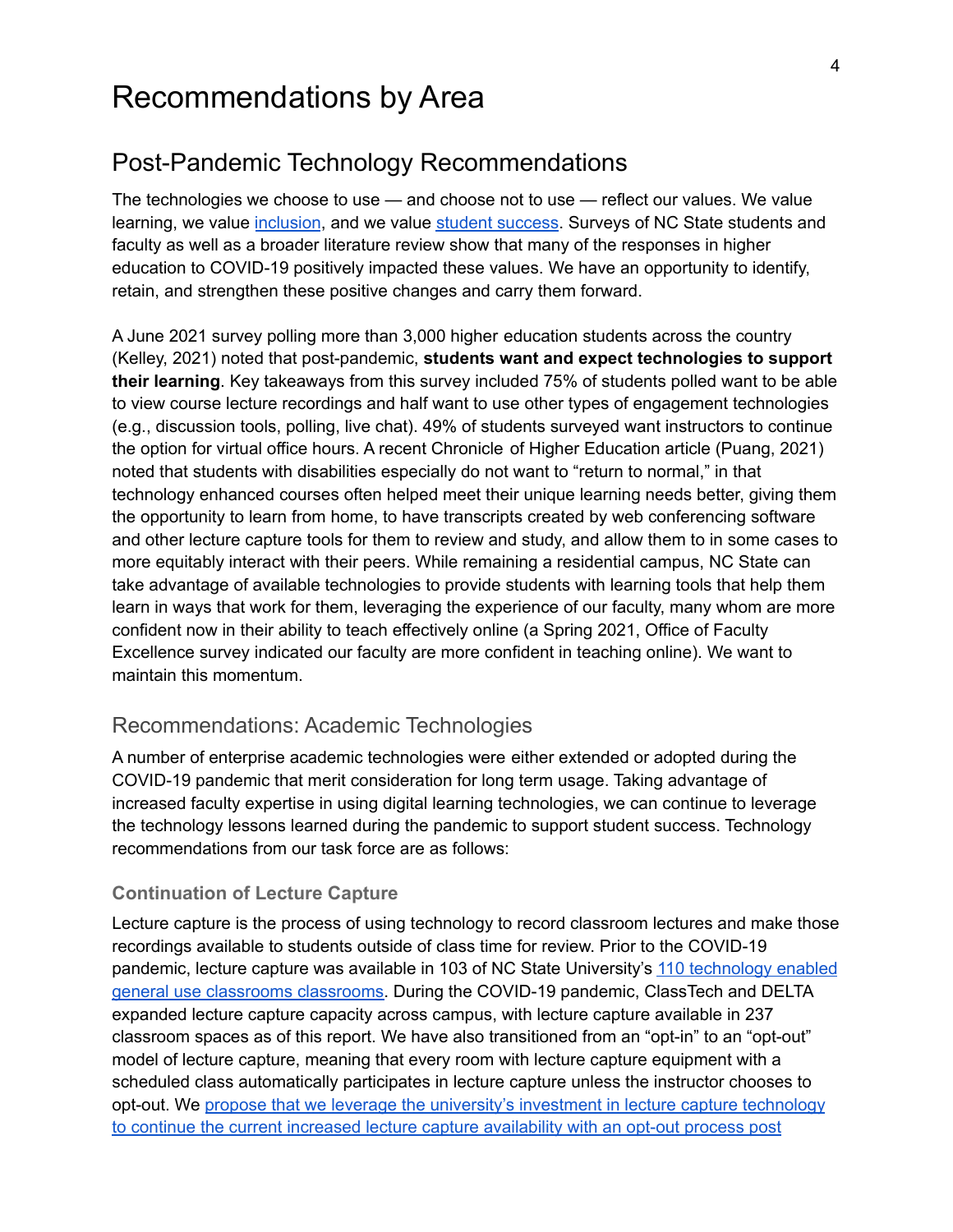[pandemic,](https://docs.google.com/document/d/1UOboMtEtKBCX5UR8k9oWpzkuFeuvnoPhfXLQAgpGXTU/edit?usp=sharing) recognizing that our students, and students as a trend nationally, want to be able to review course content (Galanak & Brooks, 2019; Kelly, 2021; NC State [University](https://docs.google.com/spreadsheets/d/1pZHcJ5YLi-461qSAQy8RoPPO1xP33GATBc6iPKoR2fc/edit?usp=sharing) Resnet Surveys, [2009-2015](https://docs.google.com/spreadsheets/d/1pZHcJ5YLi-461qSAQy8RoPPO1xP33GATBc6iPKoR2fc/edit?usp=sharing); NC State [University](https://docs.google.com/document/d/1dnqTcaqDXkqmB6tECyz4lINLzC-m1kTtXPmB5aux0qw/edit?usp=sharing) DELTA ASHE Report), with the following caveats:

- **Strongly recommend, but do not require, that instructors use lecture capture for courses held in technology-equipped classrooms**. Class recordings can especially be supportive when students are absent from in-person instruction. Recordings are also helpful for English as a Second Language (ESL) students and for those who need other accommodations such as a written transcript of the lecture, which is part of the lecture capture. Some instructors may have other ways of getting course material to students or may be holding a discussion based class where a recording does not make sense; thus we recommend leaving the choice in the hands of the instructor and/or the department for opting out of lecture capture. (Suggest a communication from the Provost).
- Create a **Lecture Capture FAQ for instructors to help address faculty concerns about lecture capture privacy/copyright**, etc. (Assign this task to DELTA and ClassTech).
- Review lecture capture rooms for audio and recording quality, and create an **inventory of ClassTech rooms where HyFlex [teaching](https://ofdblog.wordpress.ncsu.edu/2020/08/20/the-hyflex-course-an-alternative-for-teaching-in-difficult-times/) could be supported** by either existing or with the addition of other technologies. Propose a budget for the creation of HyFlex teaching rooms. (Assign this task to DELTA and ClassTech).
- Identify a **long-term, centralized funding model for enterprise lecture capture resources** in all technology enabled general use classrooms (also known as "the 110 Classrooms"). A centralized funding model will result in both cost savings and efficiencies in working with lecture capture vendors for the university. (Assign this task to DELTA and ClassTech).
- Create and share **best practice resources (training, guides)** with step-by-step visual guides for using lecture capture in classrooms, and similar resources for capturing lecture content in mini-studios, on site, etc. for multiple models of instruction that use recorded content, including flipped classrooms, HyFlex rooms, etc.
- Address the need for **real-time technical support for instructors to ensure widespread adoption of capture** (this may require additional resources).

### **Support the Increased Use of Web Conferencing**

Web conferencing is now a key part of our infrastructure. Zoom, a web conferencing and synchronous learning management system implemented by **[DELTA](https://delta.ncsu.edu/news/2019/03/04/zoom-new-enterprise-video-communications-tool-goes-above-and-beyond/)** in spring, 2019, became synonymous with meetings during the pandemic, providing business continuity for a variety of university meetings as well as being used for synchronous courses, dissertation defenses, advising, counseling, professional development, and more. In the feedback received by our task force about technologies and practices that should be kept post-pandemic, Zoom was specifically mentioned dozens of times as a business and academic necessity post-pandemic, and noted for its ease of use and its features. We propose continued resources for web conferencing software, with the following suggestions:

- Update the crosswalk of [web-conferencing](https://oit.ncsu.edu/campus-it/phone-services/audio-video-conferencing/web-conferencing-services/) tools at NC State University and continue to **provide users with the information and support they need to use these web-conferencing tools successfully**, including best practice information for hosting office hours, providing closed captioning/meeting transcripts/recordings for later review, etc. (Assign this task to OIT and DELTA).
- Web conferencing needs go beyond the classroom. Explore the feasibility and costs of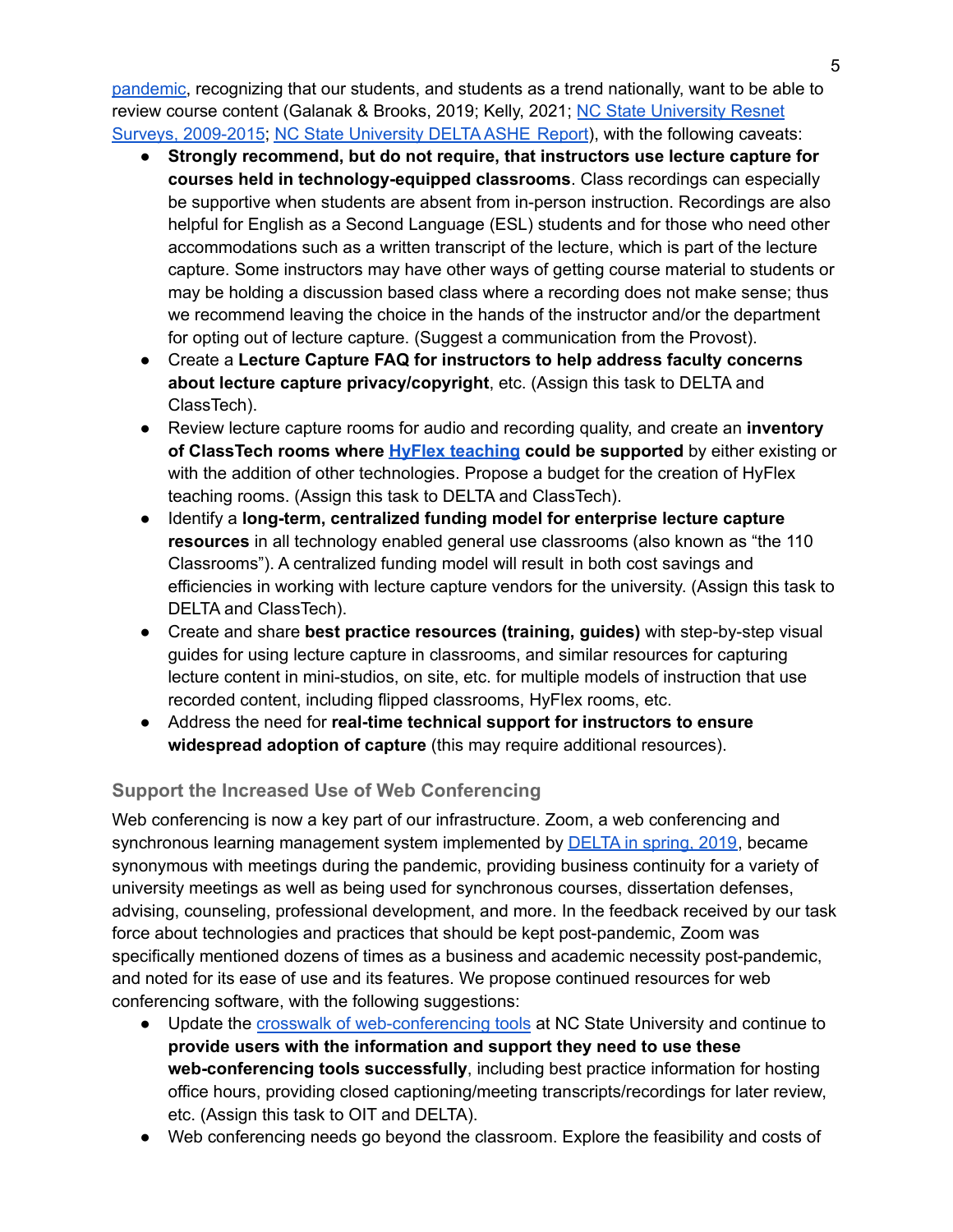creating **HyFlex rooms for meetings and other non-teaching needs across NC State for instructor, staff and student use**, creating a proposal for a number of these rooms in spaces across campus. Post-COVID-19, one can easily imagine the need for a group of individuals to be both together in-person and remotely for meetings and activities with a need to support both an in-person and a remote office. (Assign this task to Facilities, OIT and DELTA).

- Create **training/user information for best practices in running HyFlex meetings and HyFlex instruction**. (Assign this task to the Libraries, ClassTech and DELTA).
- Continue partnerships to **customize web-conferencing software in ways that best meet the needs of a particular group of constituents** (for example, the secure [Telehealth](https://news.dasa.ncsu.edu/delta-and-dasa-collaborate-to-deliver-secure-telehealth-options-at-nc-state/) Zoom instance created for use by DASA). (Assign this task to DELTA).

#### **Continuously Evaluate our Academic Enterprise Technology Toolkit**

During the pandemic, instructors found themselves heavily relying on the [enterprise](https://delta.ncsu.edu/learning-technology/instructional-tools/) academic [technology](https://delta.ncsu.edu/learning-technology/instructional-tools/) tools supported by DELTA, by publishers (e.g., Cengage, McGraw Hill), and by finding and using other tools outside of the NC State University supported toolkit in order to conduct their courses online. With the **increase in both the depth and breadth in the use of technology, some instructors noted additional features and/or tool improvements they would like to see in the enterprise toolkit**. In practice, instructors often asked students to use tools outside of the supported toolkit, meaning students are creating accounts and logging into multiple systems in order to successfully complete a class because of the tool choices made by the instructor, and sometimes incurring additional costs as a result of those choices. While there will always be a balance between instructional preference, pedagogical choices and what is available in the academic enterprise toolkit (thus an ever present tension between supported and unsupported tools), moving forward, we recommend:

- Increase the **visibility of the feature request [process](https://docs.google.com/document/d/12VOjxGtrop6XdEWWBcTfCY0Ly9PlqMAY6Dj3Z3fRhYk/edit?usp=sharing) in WolfWare Governance**, and continuously improve the awareness of existing tools and the process for suggesting additions or changes. (Assign to DELTA).
- Provide **additional resources** for the improvement of and/or purchase and support of new tools to meet instructional needs. There are a number of features that have been approved via the WolfWare governance process not implemented because of the resources needed to implement them. (Assign to DELTA & the Provost's Office)
- Regularly ask that departments and course coordinators evaluate the tools used across their curriculum; are the tools used in their courses supported by NC State? If not, are they accessible? Inclusive? Appropriate for the discipline? We would **encourage faculty to use supported tools to the extent possible, and minimize extra software requirements (and costs) for their courses**, as students can find it difficult to have different programs being used in different classes and/or multiple programs in one class. They find that they spend too much time learning how to access and how to use these tools rather than focusing on the course's learning objectives. (Assign to the Academic Deans, Department Heads and Program Directors and Coordinators).
- Provide additional **visibility (through training/workshops and news stories) about what the current tools in the toolkit can do** (e.g., features/upgrades mean that new possibilities are added to existing tools each time that faculty may not be aware of). (Assign to DELTA).
- **Inventory our academic enterprise technology toolkit for feature overlap**; e.g., how many tools should we support that do similar kinds of things (balance a robust toolkit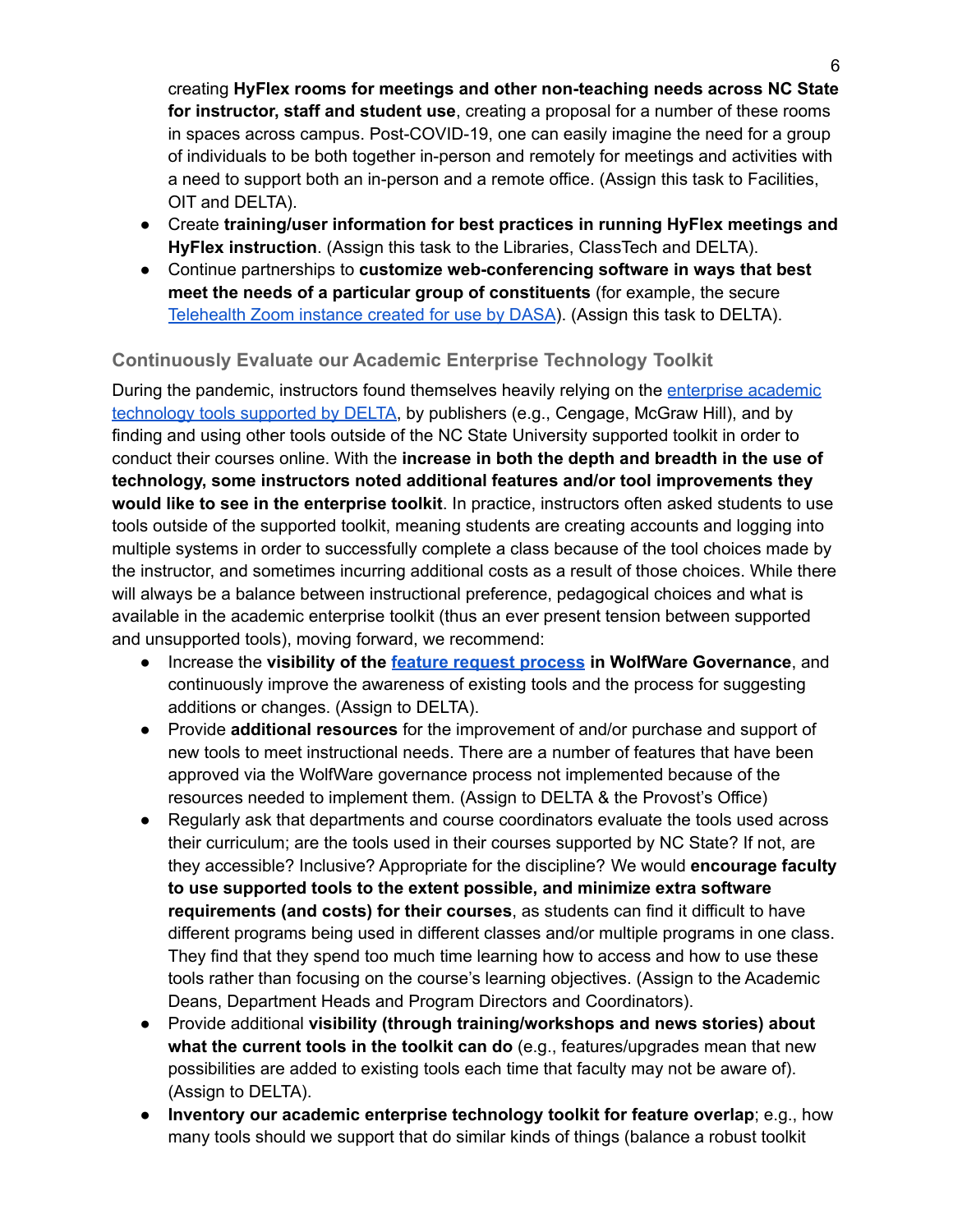with the cost of support and the cost to students and faculty of having to learn/manage multiple accounts). (Assign to DELTA and WolfWare Governance).

#### **Encourage Alternatives to Exams and AI Exam Monitoring Software**

When the DELTA [proctoring](https://delta.ncsu.edu/news/2020/05/20/delta-testing-services-reflects-on-a-unique-final-exam-period/) center was forced to close during the pandemic, some instructors asked for the implementation of video/AI based exam monitoring software as an option for exam monitoring. Respondus Monitor was used; however, a number of concerns related to student privacy, well being and equity arose when using AI software exam monitoring, with both students and instructors expressing concerns. **In practice, when needed, in-person proctoring has proven more effective and practical than virtual proctoring software**. Post-pandemic, with a return to the use of the DELTA Testing Center, DELTA is no longer supporting AI-based software exam monitoring, and based on feedback received from this task force, we are recommending the following:

- Create training and provide support for instructors in **considering alternative assessment methods** (Assign this task to DELTA and the Office of Faculty Excellence).
- Identify **resources** instructors would need in order to successfully implement alternative exams (e.g., teaching/support resources). (Assign to the Office of Faculty Excellence).
- Advancing NC State's in-person and network of proctoring support is crucial. Having a **robust Proctoring Center** with adequate resources to support hybrid and DE courses is an important piece of supporting comprehensive assessment practices at NC State, and a way to equitably administer exams. To be more welcoming and inclusive for our students, the location and type of space needed for this center is important; providing students with access to both study spaces and food while waiting to take their exams. This space also needs a location that can contract and expand with the ever-changing space requirements required for testing (e.g., a core space that can expand several weeks each year). (Assign to DELTA, the Provost's Office, Facilities and other potential partners).

## Recommendations: Student and Faculty Technology Resources

**Inequities in student and faculty access to appropriate technology and Internet access during the pandemic was evident on our campus**, and across North Carolina, with the NC State University Libraries extending the scope and reach of the technology lending service to help both faculty and students during the pandemic. While the pandemic laid bare the need to address the **lack of broadband access** across North Carolina (Bringle, 2021), on our own campus we noted that some students and faculty lacked access to hardware and software for equitable participation in the campus community; for example, equipment that was not able to support web conferencing software for class and meeting participation. In moving forward, we need a campus conversation around how both instructors and students receive (and then refresh) the technology they need for participating in courses and communities both in-person and remotely, as post-pandemic we expect to see more examples of hybrid course and community participation. Having a **baseline technology expectation** for faculty and students would be more equitable and inclusive for teaching and learning.

#### **Individual Hardware and Software Needs**

● Ensure **faculty have access to up-to-date technology**, such as web cams, microphones, laptops or other devices powerful enough to successfully work and teach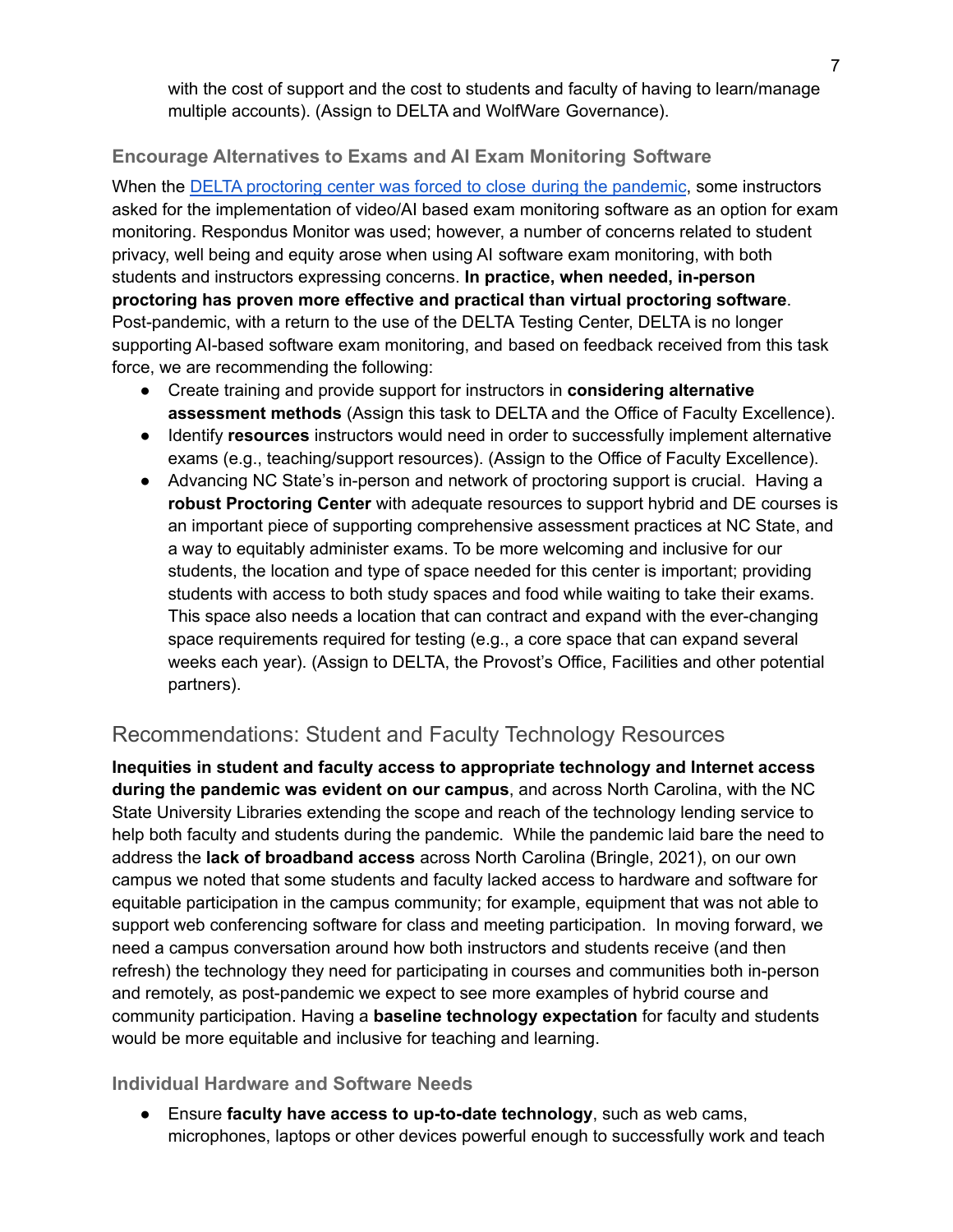in and from multiple locations. For some faculty, this may call for more specialized equipment (for example, tablets with the ability to draw/share drawings and formulas for students, multiple input devices, second monitors, etc.). Wifi hotspots that can be borrowed may also be needed depending on their access points. (Assign to the Provost's Office/Colleges).

**●** Ensure **students have access to the technology they need** to be successful at NC State. We do not have a university device requirement, however, we do have a large number of students who bring laptops/desktops to NC State. The 2020 Incoming First Year Survey indicated that 96.2% of students brought a laptop (61.2% purchased in the five month window prior to the start of the fall semester) and 8.6% of students brought a desktop computer (28.2% purchased in the five month window prior to the start of the fall semester). Only about 14% of students bring a tablet with them. In thinking about inclusive and equitable access, we recommend the university look at the potential for a device requirement that levels the playing field for a baseline measure of student technology for all students; understanding that some disciplines may require an additional device if specialized hardware or software is needed. (Assign to 1-2-1 Device Exploration Task Force).

#### **Laptop Lending Service**

- In March 2020, the Libraries rapidly converted technology lending devices such as laptops from hourly to long-term loans (weeks or months) to support students' and instructors' needs. With university support and in partnership with OIT, the inventory of laptops more than tripled, and new software imaging procedures gave borrowers administrative privileges and the ability to download and install software. The Libraries will **continue to provide long-term laptop lending**, will monitor demand, and will work to ensure student awareness of this service. This **service remains complementary to the personally owned equipment that students bring to campus, and it could be adapted to augment a baseline 1-2-1 device requirement if that is what the university decides to pursue**.
	- Long-term laptops **address affordability and equity of access**; they support students who have experienced failure or theft of an owned device; and they provide alternative platform and software access for specific needs.
	- The Libraries continue to provide **short-term loans of laptops, chargers, connectors, and other equipment** crucial to productivity.
	- The Libraries also provides **access to multimedia tools and other equipment and technologies for their coursework.**
- We recommend the continued support of the Libraries Technology Lending Service with resources directed to the NC State University Libraries as needed for this endeavor. (Assign to Libraries).

#### **Connectivity**

● Some instructors and students had difficulty with **reliable broadband access**, and others had problems with its affordability. This **is a crucial, long-term infrastructural need that the campus and the state of North Carolina needs to address**. The NC State University Libraries tested lending of wireless devices during the pandemic, and will likely continue to do so on a limited basis, but this practice is not scalable and does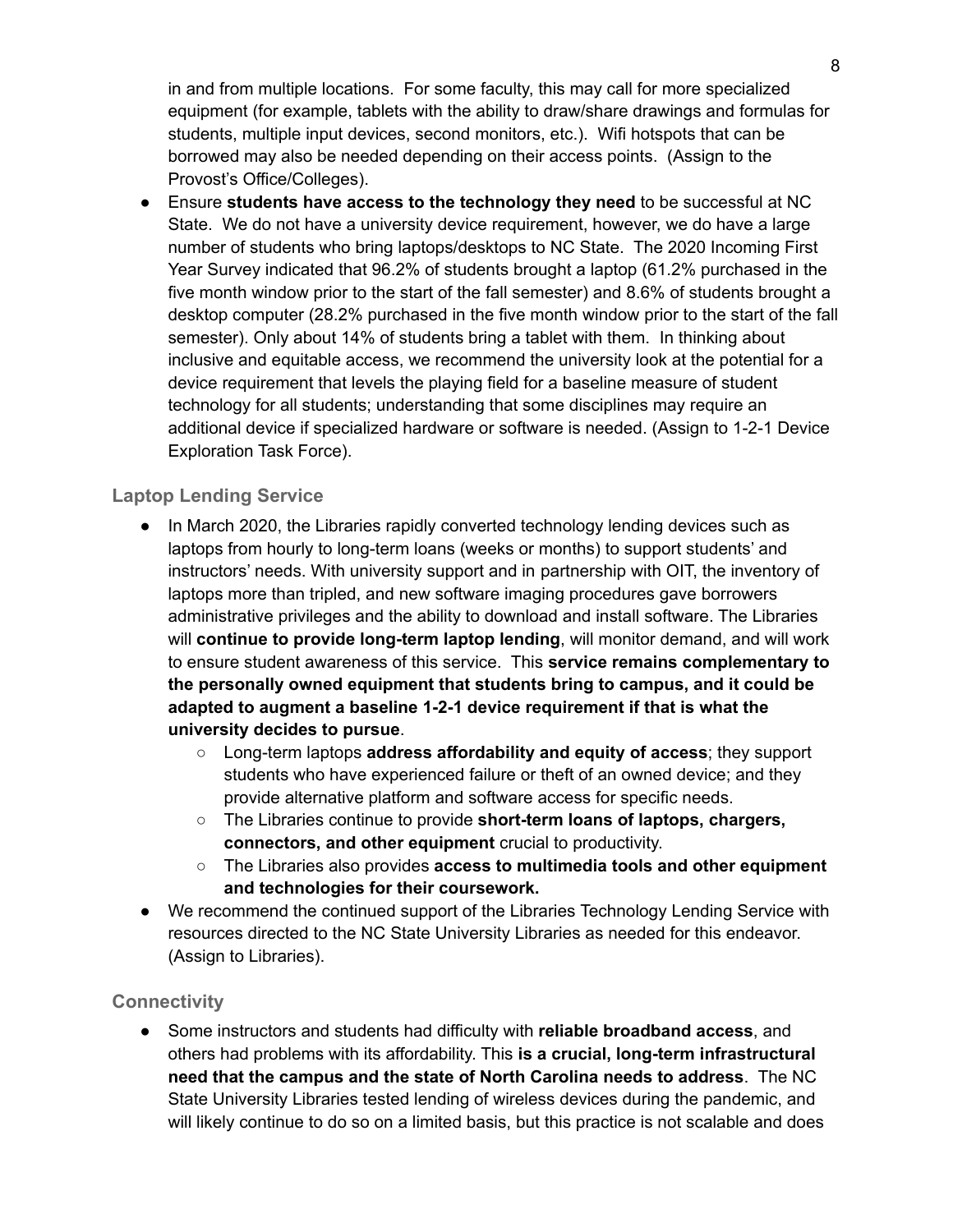not address the widespread challenge of broadband connectivity across the state. (Assign to NC State's Legislative Liaisons).

• On our own campus, ensure that we have the resources to upgrade networks and wifi for any problematic areas and to meet demands for increased bandwidth with the deeper use of technology for teaching and learning.

## **Student and Faculty Technology Support**

● **Continue options for remote computer support**. Since March of 2020 OIT's Walk-In Center has used Google Meets to provide more than 1,100 remote support sessions for students. A number of IT support groups/college support staff also leveraged LogMeIn to support their customers remotely as well (with over 1,700 sessions). Continuing to provide remote support can often save time for and be helpful to customers (students, faculty, staff), and can potentially save time for professional staff (with reduced travel to locations), thus expanding their capacity to help more people. We recommend continuing to review and to invest in remote support tools, and to identify any additional resources that colleges need to expand the reach of their IT staff to provide remote support. (Assign to CITD and OIT).

## Timelines/Prioritization/Metrics for Technology Implementation

Additional communities will need to be engaged in these discussions; however, possible initial timelines and prioritizations include:

#### Ongoing:

- Lecture capture service remains in place and usage data captured.
- Web-conferencing services remain in place and usage data captured.
- Ongoing training and support for faculty using lecture capture, web-conferencing and other technologies evolves and is offered by DELTA, Office of Faculty Excellence and others for tools and spaces and training attendance/knowledge based reviews documented. Students will also need training, support, resources and potentially orientations on how to use the technology.
- The Libraries continue the laptop lending service and usage data captured.
- Re-iterate to our legislative liaisons the importance of providing equitable, digital access to students across the state by investing in broadband for underserved communities.

Fall 2021:

- Recommend that faculty in classrooms with lecture capture use it (Provost's Office).
- Document not only the usage metrics but also the increased load on the campus infrastructure and support services to offer the service at a larger scale (DELTA and ClassTech).
- Create lecture capture FAQ for instructors that addresses both technical and privacy and copyright concerns (DELTA, ClassTech, Office of General Council, NC State University Libraries Open Knowledge Center).
- Discuss options, best practices and resources needed for remote customer computer support at the Campus IT Directors group (CITD), and leverage that group for ideas on how to make this type of support more scalable for the campus.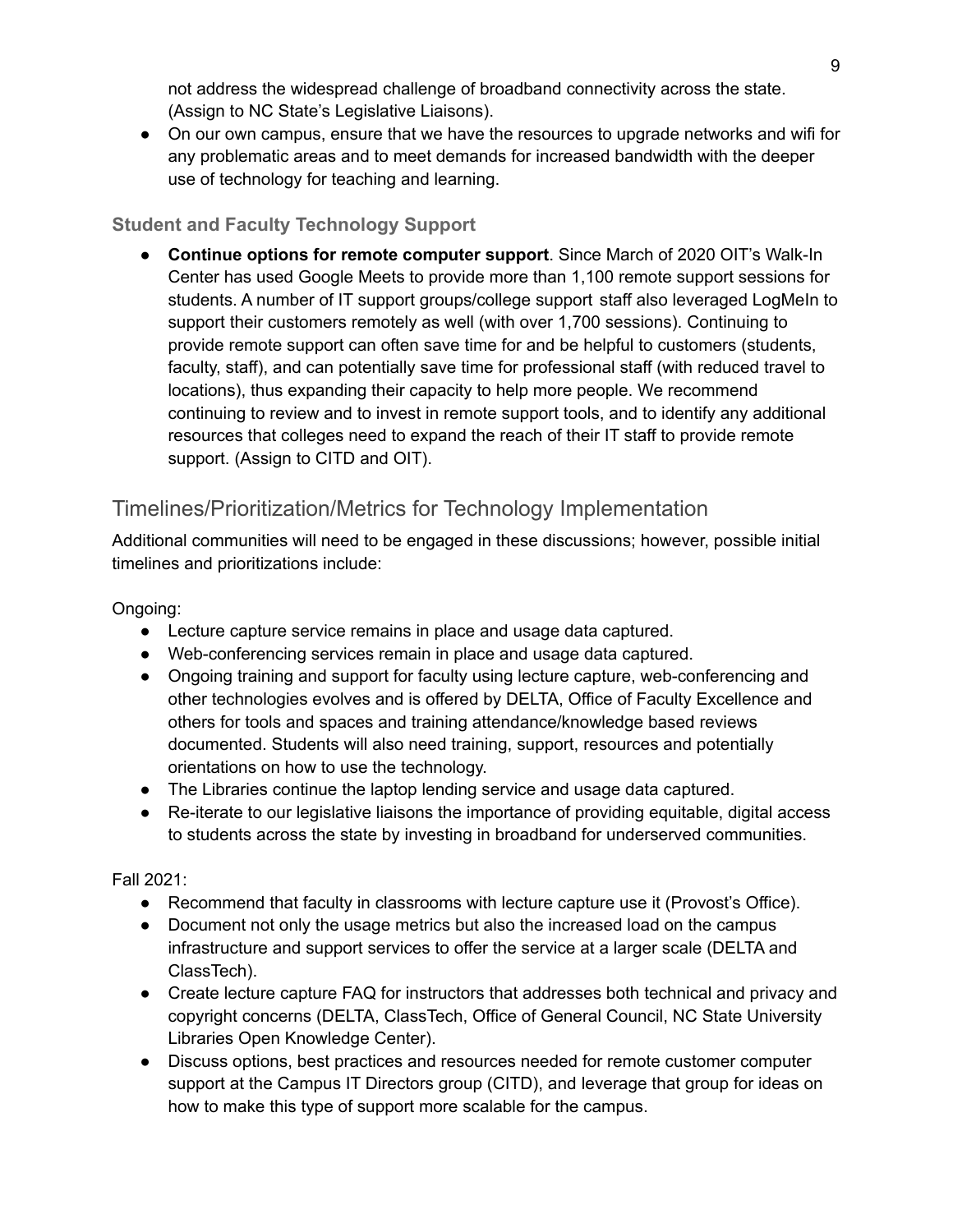- Continue conversations and make progress on plans about where and how to move forward with a more centrally located on-campus Proctoring Center (DELTA, the Provost's Office, the Libraries).
- Discuss options for how instructors can have access to the devices they need to successfully teach their classes from anywhere (Provost's Office/Deans Council), and make recommendations for whom/how to approach addressing this issue.
- Update documentation of current status of Enterprise Academic Tool Set (DELTA).

#### Calendar Year, 2022

- Assess faculty and student satisfaction after one full year of usage of the lecture capture service and use the data to inform improvements; assess faculty training and support needs; assess faculty's needs for additional (TBD).
- Leverage the findings of the 1-2-1 Device Initiative Task Force (recently charged by the Provost to look at the need for and feasibility of students having a shared device requirement with a report due in December 2021) to make a recommendation about an enterprise student device initiative. Tom Miller has been asked to lead this task force which has representatives at this time from DELTA, the Libraries, DASA, OIT and several colleges; the group has a kickoff meeting scheduled on August 9, 2021.
- Document the need for HyFlex classrooms to include demand (who is asking for these) and then assess/document the resources needed to create these spaces (OIT/Registrar's Office).

This timeline can and will evolve as needed.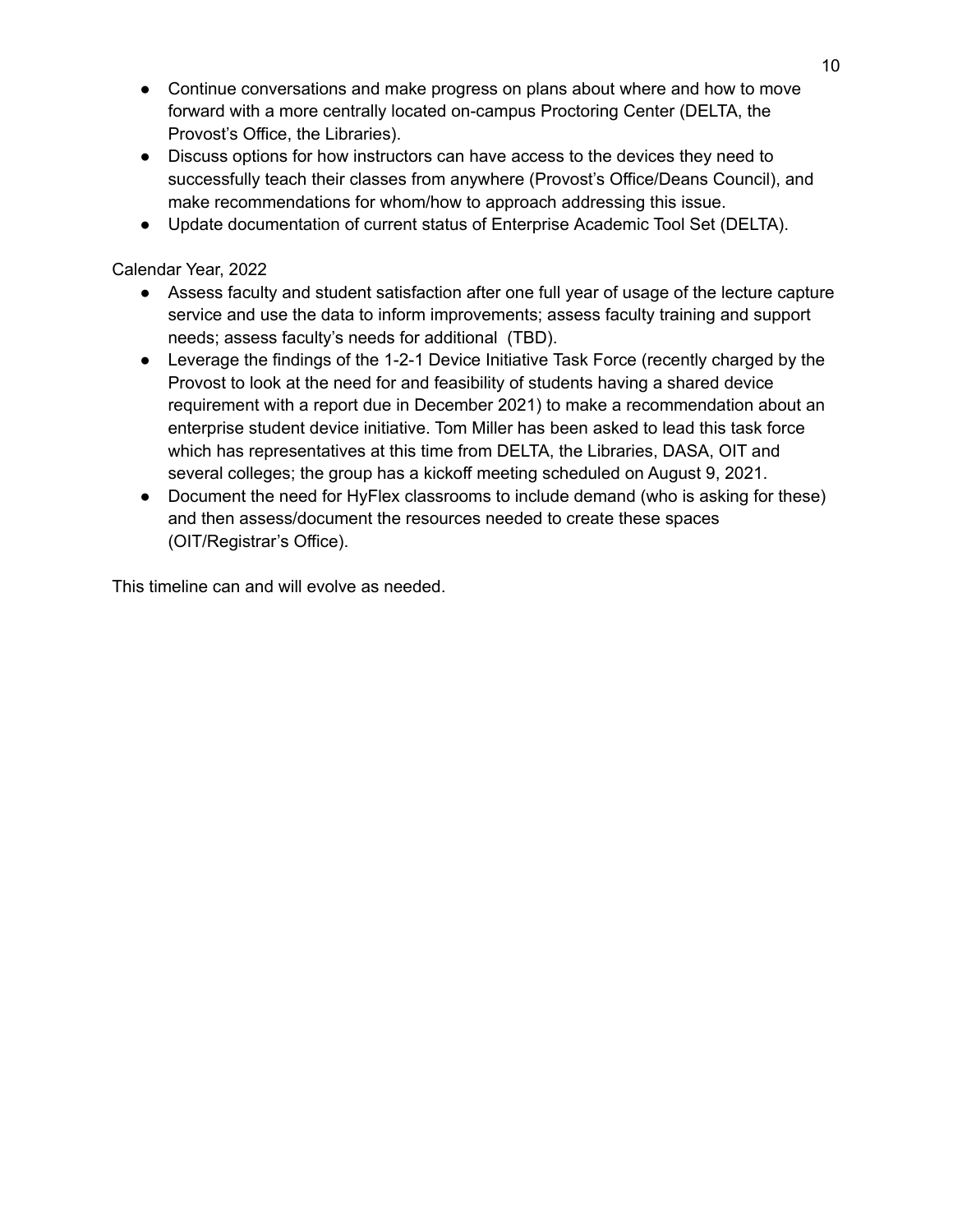## <span id="page-10-0"></span>Best Practices for Teaching and Learning with Technology

A Spring 2021 Office of Faculty Excellence survey indicated NC State faculty are more confident in teaching online; however, "it would be a mistake to assume that all faculty suddenly developed essential skills or an enthusiasm for online teaching as a result of the emergency remote teaching" (Nworie, 2021). In order to build on the lessons learned from the great remote teaching experience, we need to continue to provide robust training and support programs for our faculty, including just-in-time training and instructional design support and the expansion of faculty communities of practice and faculty mentoring opportunities. Through opportunities provided by the Office of Faculty Excellence and DELTA, we have excellent opportunities and programs in place that can be leveraged to build additional training and support programs that further assist our faculty in using best practices for teaching and learning with technology, and to help prepare our students to use various technologies for learning.

The recommendations that follow are primarily directed to the direct support of instructional faculty, and were derived from data collected from instructional faculty from across our campus, Evaluation of Teaching Committee members, and staff who have been working with faculty to assist in moving to remote teaching.

## Recommendations

Students appreciate courses that are organized with clear expectations about technology, grading, attendance, and information about what they can expect regarding turnaround times for communications and feedback. Instructors need support with clear and consistent communication with students, especially regarding changes in expectations, class schedules and policies. Instructors also appreciate having learning opportunities for proper use of technology and just-in-time support for designing, developing, and facilitating online and face-to-face courses.

### **Short-Term Recommendations**

The committee felt that the following recommendations should be addressed in the next year. Some of these pieces exist in pockets (for example, there is a orientation online for Distance Education students and there are workshops available via DELTA for faculty); however, there is not a course or courses we are aware of target to all students and/or all faculty that outline the basics needed by everyone). Additionally, to help the number of individuals on a campus as large as ours, and to enhance communication, additional resources and better communication strategies are needed.

● Offer a course called **Tech 101 for both faculty and students**. Faculty and students are forced to constantly learn to use different technologies. This should include how to use all technologies [covering topics for both hardware needed and software available, including covering academic enterprise technologies.] With the likely increased use of technology for teaching as we move forward, this will provide all faculty and students with the same level of base proficiency and awareness and avoid overestimating technical capabilities. With a larger digital footprint in courses expected, the support available needs to remain at high levels. access to recording materials and software, time, purposeful discussion of the use of technologies (rather than just emergency implementation).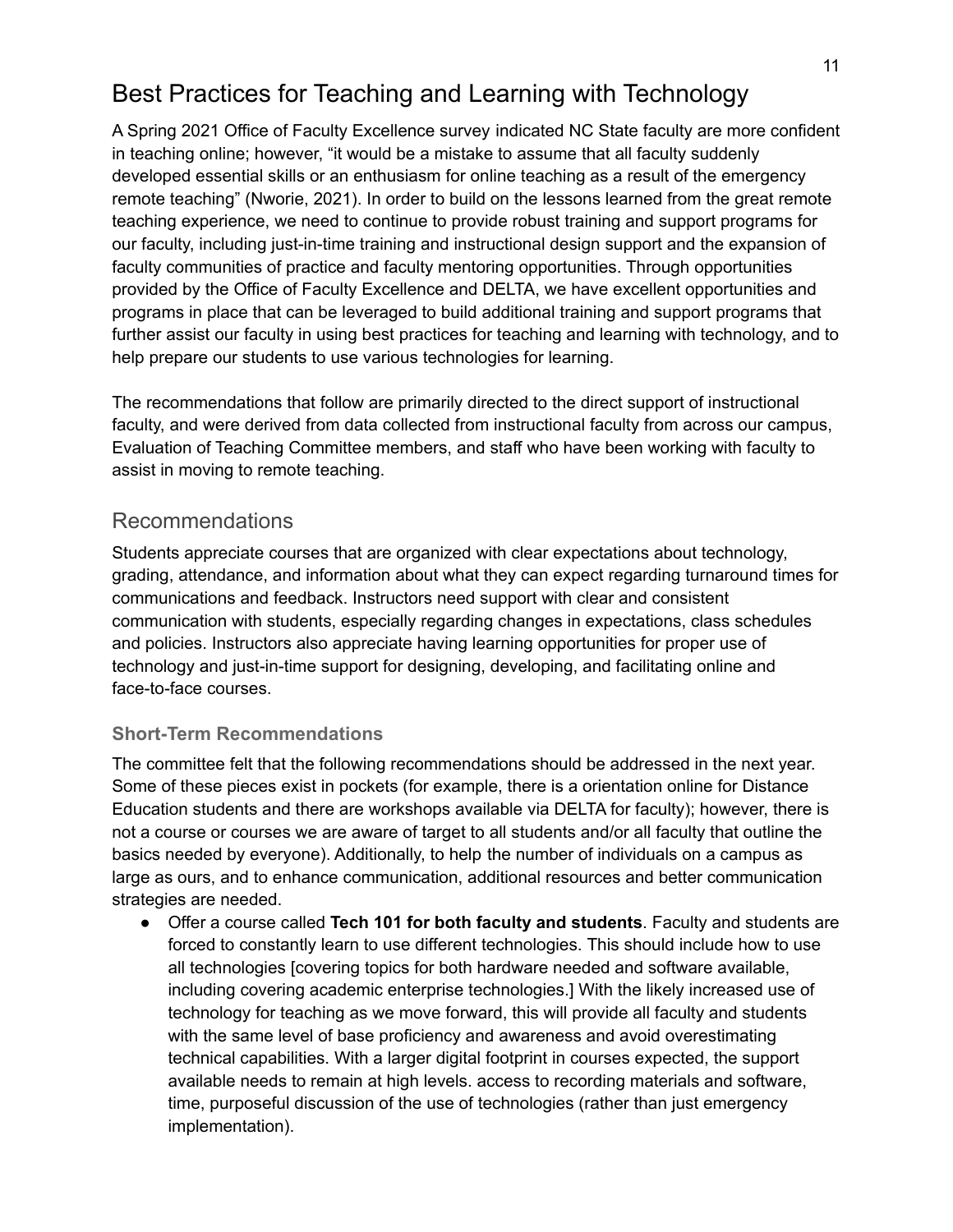- **Expand HELP services at DELTA so that faculty can receive just-in-time support for designing courses in both online** and F2F using technologies such as Moodle, TopHat, Panopto, etc.
- Provide **instructors a template or boilerplate text for communicating to students about changes** such as those we have seen concerning calendars, breaks, mandates, etc., especially for changes in requirements, new developments, or policies they are expected to enforce. Faculty received information but struggled when communicating that information to students.

### **Recommendations for Administration in the Longer Term**

The most important recommendation we have for the long term (and we should start this now) is to, as an institution, really focus and **place more emphasis on the importance of good teaching whether there is a pandemic or not**. Good teaching can make the difference between a student staying connected to our institution, or deciding to leave, and it is up to us to make sure that excellence in teaching is valued, rewarded and supported with the resources that will allow us to follow the best practices of instruction, from ensuring that instructors have the time for professional development, the time for learning how to use the technology that best supports their instructional situation, and the TAs/GAs they need for the management and assessment of large courses. Instructors would appreciate having professional development opportunities that discuss best practices for how to offer flexibility, inclusivity, and grace for students when teaching. Students would appreciate building community in courses with the opportunity of maximizing learning by engaging more effectively with other students and offering course materials that can be easily usable by students.

- Continue to allow **flexibility, inclusivity, and grace** for faculty to teach students with **compassion and care**.
- Develop **best practices and promote professional development opportunities for faculty** in the areas of how to be flexible, inclusive, and provide grace to their students.
- Allow badges or indications that faculty have completed certifications or other professional development in teaching in the registration system so that students can make informed choices when signing up for courses.
- Offer professional development on **best practices for designing student-centered courses** that focus on supporting students in understanding content knowledge and maximizing student learning.
- **Fully utilize the plethora of features** of applications like Zoom during class time with things like the chat function and direct messaging for more private comments as needed.
- **● Provide resources to help faculty reduce time for grading when moving away from proctored exams.**

#### **General Recommended Best Practices for Instruction**

In creating training, support and communication for our faculty about what best practices ARE for our students to have the most optimal learning experience, our task force outlined the following best practices that all faculty should be aware of AND practice. And, as a high priority, the task force would like to see an expansion of the adoption and use of digital textbooks (including no and low cost textbooks and resources). Best practices **can include (but are not limited to) encouraging and supporting faculty** in doing the following: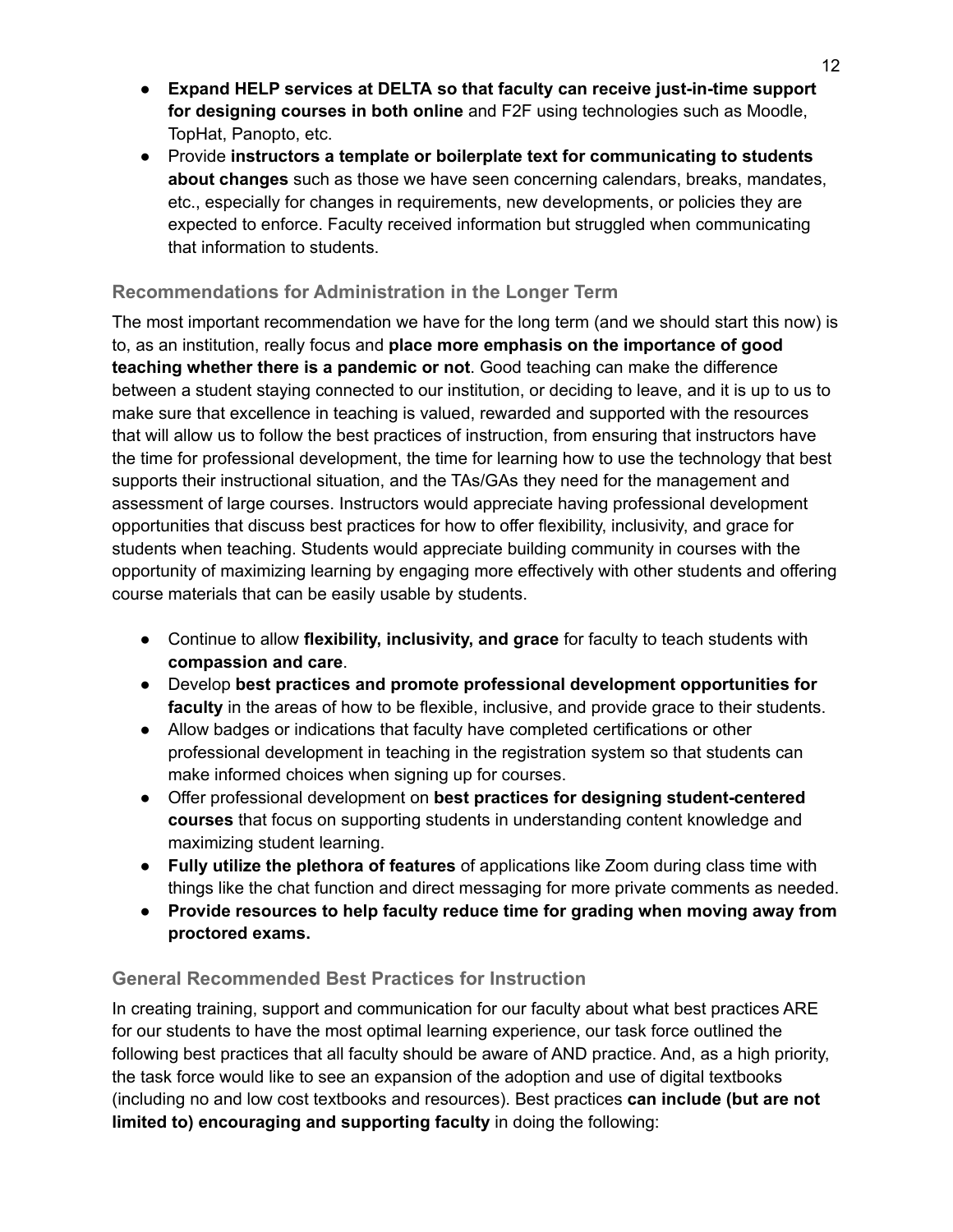- **Expand** the adoption and use of digital textbooks through the Libraries/Bookstores and others, **with an emphasis on open educational resources and/or low cost materials, wherever possible**.
- Provide **weekly checklists of tasks** for students and/or help students create their own checklists to learn how to manage their time.
- Incorporate intentional, **flexible** deadlines, **accessible** content offered in multiple formats for students to make choices in how to demonstrate mastery of content through vehicles such as learning contracts. The **multiple ways of providing content** can include written response, a presentation, one-on-one demonstrations, individual/group projects, developing video or audio-only, etc., and can be created over time.
- Provide **closed captioning and/or transcript on all videos** for use with assistive technologies.
- In synchronous online courses, **encourage but do not require cameras to be turned on**. Include a **section in the syllabus stating such accommodations related to camera usage**; for example: "If you are able, I would encourage you to keep the camera on while on in class as this a way to better engage with course material and your peers; however, if you are unable to or uncomfortable having it on for the course duration, that's okay. I would ask that you turn it on at the beginning of the class if at all possible for our initial greeting and checkin, then turn it off as needed during the course time.
- Offer **both virtual and in-person Office Hours/ Meetings**.
- Provide students with **dedicated time to work on projects/assignments in a constructive and collaborative environment**, facilitated by either the instructor or TA.
- Provide **course materials in student friendly and multiple modalities**.
- Offer students **more opportunities for practicing** hard concepts and problem solving.
- Provide students opportunities to **engage in communicating with peers** about ideas.
- **Build community into courses**. In large enrollment courses, provide alternative opportunities for students to engage in class such as backchannel communication tools.
- **Provide students with information** on turnaround times for returning graded assignments and returning emails, and expectations for student responses to instructors for asking about assignments and responding to faculty emails.
- Offer students a chance of **sharing** what works and does not work when solving problems creatively.
- Use **personal response systems** (for example, TopHat) to create safe spaces for students to use their voice.

For all recommendations in this area, the Provost's Office, DELTA, the Office of Faculty Excellence, the Libraries, and other communities of practice on campus that support good instruction can help support these practices. Note: we recognize that faculty may have concerns about finding the time they will need to implement these practices in a manageable and equitable way, thus implementing these recommendations often occurs in the context of instructors trying one new practice at a time, and implementing ideas when and where it is feasible to do so. Time and support are key!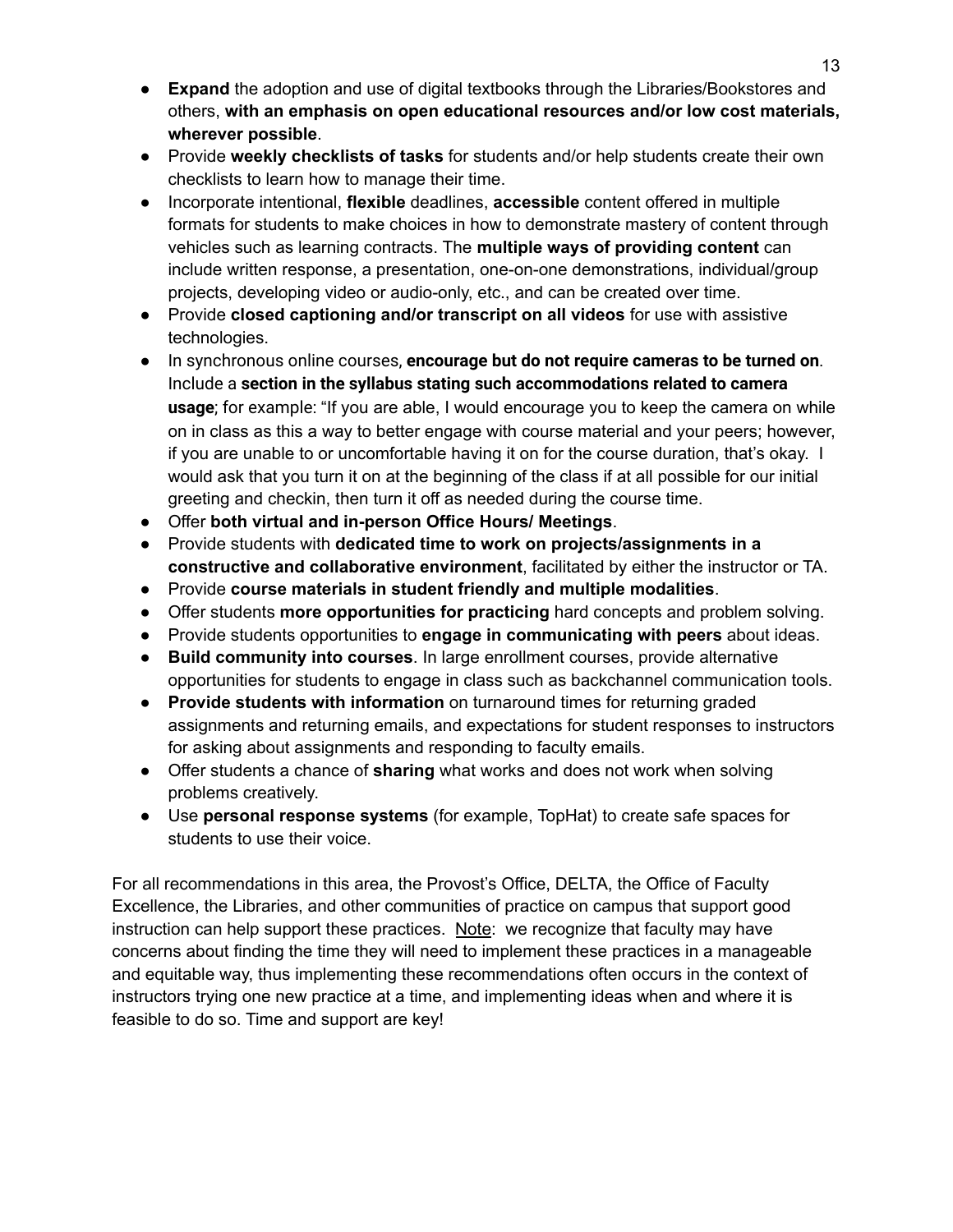## <span id="page-13-0"></span>Best Practices for Student Support

As World War II approached, Winston Churchill is said to have observed that it was important to "Never let a crisis go to waste." In a like manner, it is important to reflect on the incredible creativity, compassion, and support that our faculty, staff and students demonstrated in responding to the crisis of COVID-19. What we have learned about student support through the pandemic spans a wide variety of areas, but can be broadly grouped into three categories: the **need for University-wide student support standards** (i.e. having standard, university-wide practices for supporting our students), **enhancing our network of student support** (i.e. pulling together individuals, groups and communities who all work together to support students), and **increasing accessibility to student support services** (i.e. making it easier for students to get the services they need from where and when they need those services).

During the pandemic, a number of "**communities of practice**" (different groups across our campus) came together to support our students, faculty and staff. One such example is the self convening group of Associate Deans of Academic Affairs who met multiple times a week and expanded to include DELTA, the Registrar and University Libraries in their regular meetings and proactively invited content experts and members from other university areas to discuss and solve student support issues in a timely and holistic manner. Communities of Practice are comprised of interested and aligned people (both horizontally and vertically, including students) from across the university, who convene around areas of interest to identify and incorporate best practices, solve problems, with outcomes that advance NC State student success.

#### **University-wide Standards — Student Support Practices & Collaboration**

In order to support our students well, we need to cultivate a community of compassion, understanding and belonging. We need all of our campus community (faculty, staff and students) to be aware of and able to communicate to students what resources are available to them. We need our campus community to know how to connect students with those resources, and we need to be constantly collaborating with each other, no matter our campus roles, to support our students. Some specific recommendations for our entire community include:

- **Communication**
	- **Communicate actionable steps** to faculty and students when transmitting information about policies, deadlines, practices to campus audiences.
- **Mental Health Awareness and Acceptance**
	- **Increase messaging** about student well-being and **emphasize the importance of well-being**.
	- **Educate faculty about how to support students in distress** let them know it's acceptable/appropriate to reach out to students to make sure they are okay.
	- **Educate faculty on resources available for assisting students** (Counseling Center, CARES/Prevention Services, QPR, Title IX training).
	- **Demonstrate compassion** in teaching and interactions with students.
- **Teach students how to approach faculty for support**:
	- Identify the best time to introduce this to new students
	- Reinforce asynchronously through video and actionable steps like those in the Keep [Learning](https://dasa.ncsu.edu/academics/keep-learning/) website.
- **Collaboration & Shared Experiences**
	- **Continue increased collaboration across colleges, units, divisions**. The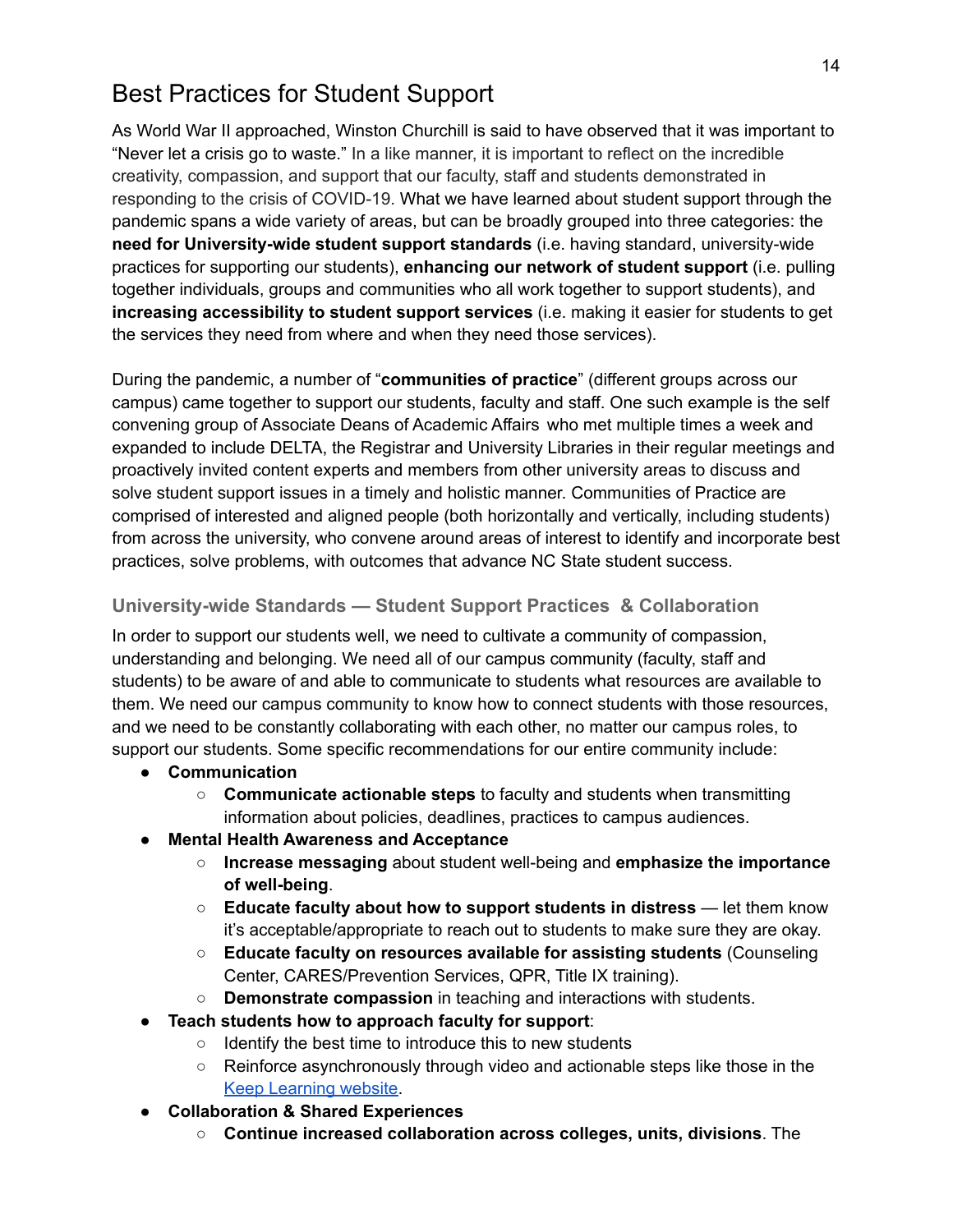pandemic/zoom meetings allowed and encouraged intentional conversations across different constituencies.

- Invite our students to get to know our campus, our faculty, and what we care about through **shared common experiences.** Examples of two new common experiences explored over this year included:
	- **Clifton [StrengthsFinder](https://newstudents.dasa.ncsu.edu/common-experience/#:~:text=The%20Common%20Experience%20at%20NC,unique%20rank%20of%20CliftonStrengths%20themes.)** (available for first year students) is a proprietary assessment to foster **intrapersonal development**. It identifies areas where an individual's greatest potential for building strengths exists so that one can turn talents into strength (the ability to consistently produce a positive outcome through near-perfect performance in a specific task). It is a reflective tool that can help promote discussion with other students, advisors, faculty, and different types of counselors.
	- **Wicked [Problems,](https://sites.google.com/ncsu.edu/wolfpack-solutions) Wolfpack Solutions**, WPWS course. WPWS is a credit/no credit course, designed for all incoming undergraduate students, that serves as an introduction to the **critical importance of interdisciplinarity** and the **value of general education.** As an **example** of a common academic experience, WPWS (or a similar course) could be used to serve many goals related to (1) **welcoming and introducing students to the NC State academic community**, (2) providing a **framework** for their general education program, and (3) providing a **common foundation** on which other courses and experiences can build.
		- WPWS could serve as a **model** for how to create a well-produced set of online teaching materials (especially in high enrollment, content-heavy courses). A collaborative approach across disciplines could be used to **create courses that introduce students to broad disciplinary areas or to major societal issues** (e.g., social inequities), providing a common general education foundation on which other courses can build.
		- This type of interdisciplinary/multidisciplinary course could be a new way for NC State to teach what it values most to all of its students, if appropriately incorporated into existing curricula [And while this course is listed in the student support section of the task force report, this type of course is also an example of how to teach a large enrollment online course and could serve as a best practice for online teaching & learning].
		- One challenge for interdisciplinary courses involving faculty from all across campus can be the lack of a clear (to the faculty involved) mechanism for housing such a course administratively. Moving forward, there needs to be clear identification of and support for space for these discussions, and explorations and acts of co-creation without deference to any one division, college or group of colleges.
		- Another challenge is that the production/development of this type of course is a big lift for both faculty and staff resources, and if there is a desire to continue with these types of courses, the intensity of efforts like these will need to be appropriately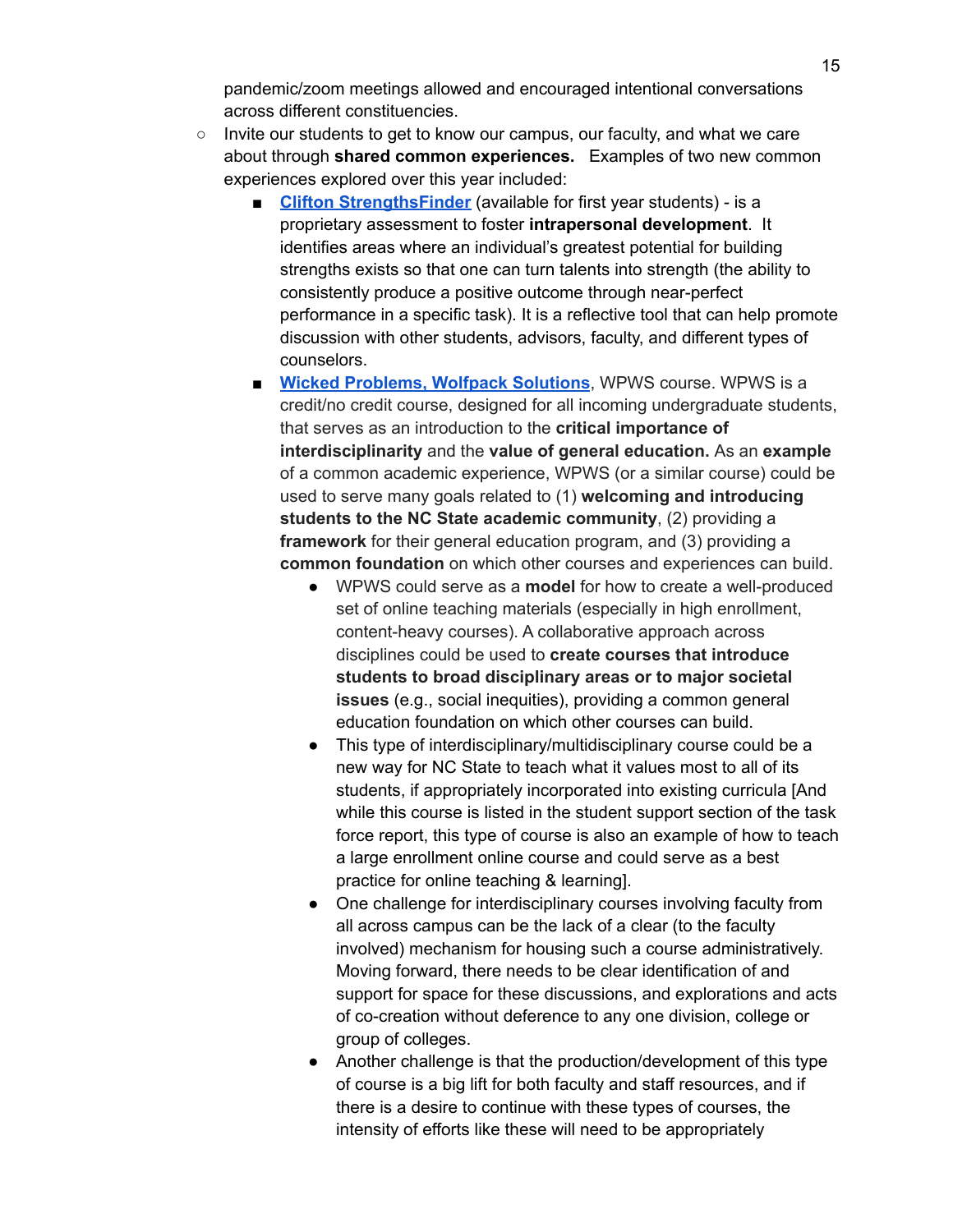resourced.

- Continue **increased discussions** within colleges/units to support people who provide front line support to students.
- **Include student representation** within relevant communities of practice to ensure that our conversations are informed by the experiences of the end users — the students.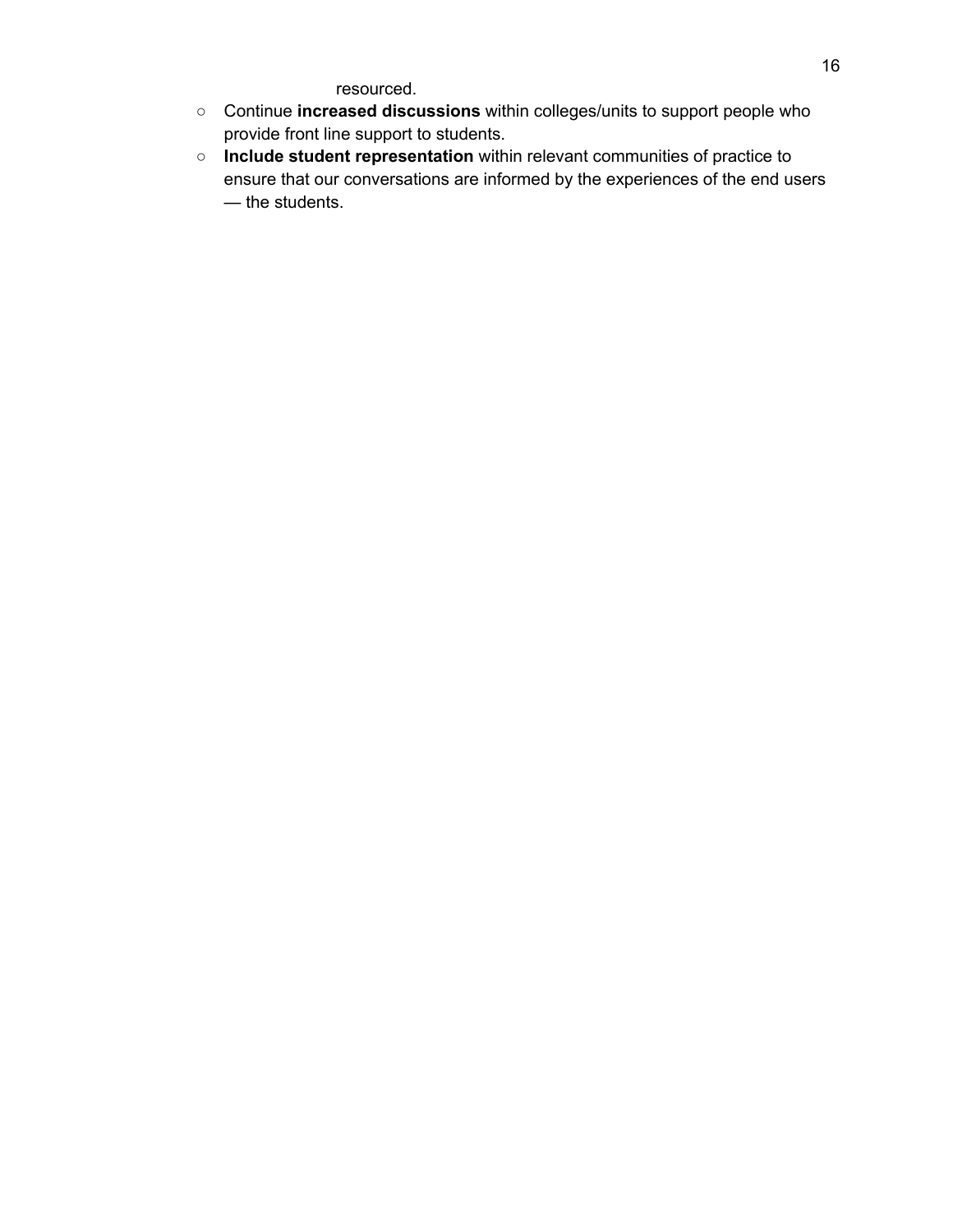### **Enhancing our Network of Student Support**

We have many excellent support resources available on campus, and a community of practitioners in multiple roles across campus that can be leveraged to support all students; and, we need to continue to build and add resources especially in the areas of financial support and advising in order to support student success. Some specific recommendations for enhancing our support networks include:

- **Build communities of practice** that bring together interested and aligned parties from across the institution around specific problem(s) to develop solutions, outcomes and metrics that benefit and support NC State student success.
- **● Increase Financial Support**
	- Continue to fundraise for the **Student Emergency Fund**.
	- Continue to provide **emergency funding** to students in need.
- **● Increase Access to support services and Conversations about Mental Health**
	- Continue to support students' mental health by giving students the **option of in-person and online counseling**. DELTA and DASA worked together to set up a telehealth system during COVID-19 that allows secure telehealth appointments that should be kept and utilized. Ensure sufficient funding for Student Health mental health services.
	- Continue to provide the **options** of virtual drop-in groups and virtual group counseling.
	- **Increase awareness of mental health services** through a variety of methods, such as student care packages/swag bags/events for mental health and wellness.
	- **Consider** *common* **courses to serve some General Education goals** [e.g., mental health, Justice, Equity, Diversity & Inclusion (JEDI) themes]; and in line with these thoughts, it may be time to think more broadly about General Education requirements and to incorporate within these courses general themes that have emerged that we should be addressing with our community of learners.

### **● Enhance academic advising support**

- **Support and resource professional academic advisors** through communities of practice, supporting analytics, professional development, a clear career ladder, and advising ratios that align with National Academic Advising Association (NACADA) and NC State standards.
- Provide **support and training for Faculty advisors** and ensure that advising loads are commensurate with assigned responsibilities. Faculty advisors were overwhelmed by demands of pivoting to and maintaining online courses and online advising.
- Provide centralized support through the **use of data and analytics** to help identify students who are struggling.
- Continue to **develop online student resources**, like the Keep [Learning](https://dasa.ncsu.edu/academics/keep-learning/) website, with actionable steps to assist students in addressing common problems. An example of this approach can be found in the step-by-step topics ([https://dasa.ncsu.edu/step-by-step-help-topics/\)](https://dasa.ncsu.edu/step-by-step-help-topics/)
	- **Develop a section** on how to **create structure and accountability** for themselves when instructors/courses do not.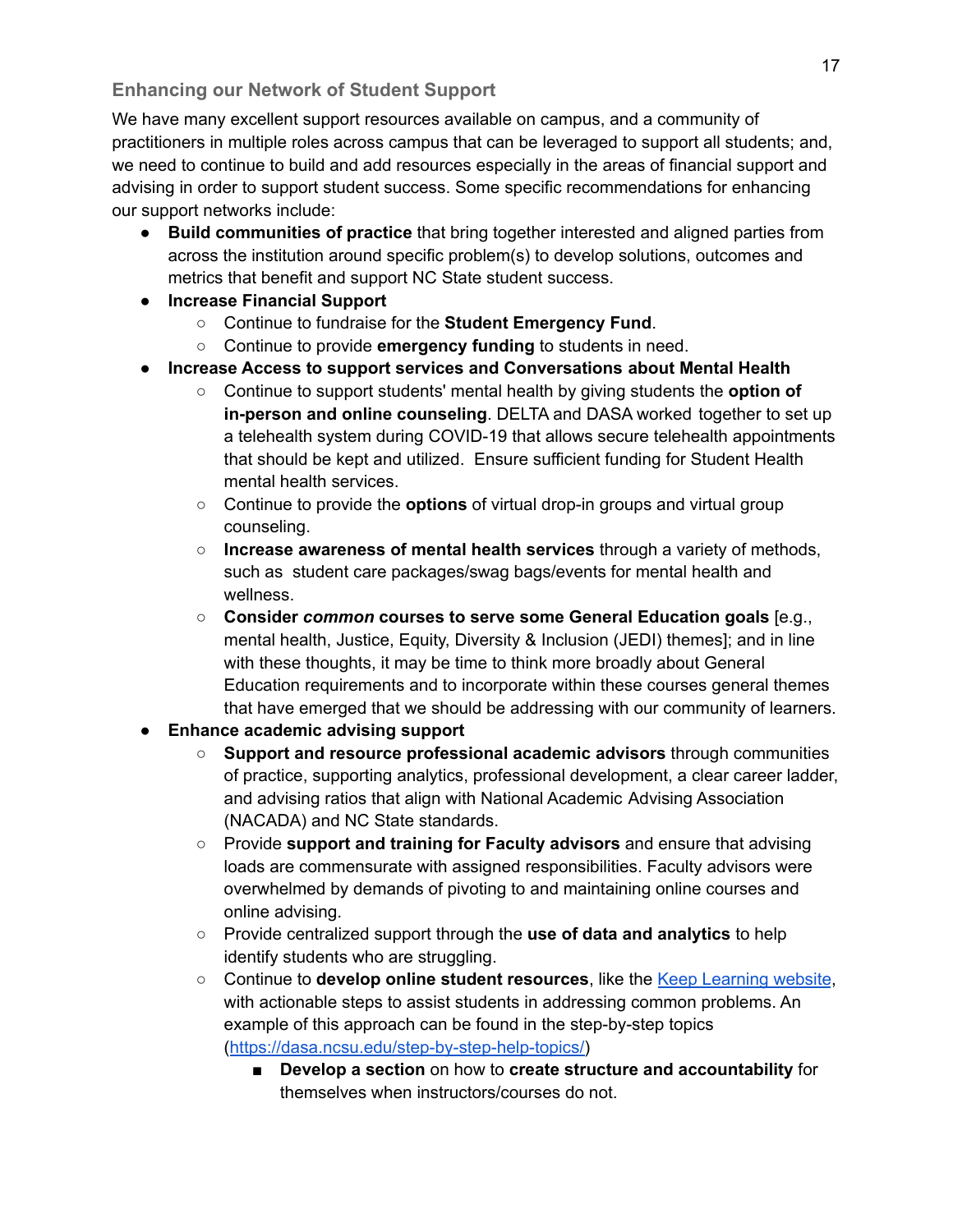#### **Ensure the Accessibility of Student Resources**

In order to **create the most inclusive environment possible** for our students, we must acknowledge that meeting students where they are most able and comfortable to meet with student support services is the space in which we should work, and this includes both virtual and in-person options. We learned during the pandemic that often our virtual options for support were well-attended and allowed participation for students with disabilities, illnesses or anxiety in a way that an in-person only option would not have allowed. This was true for meetings, support, student communities and student learning options. Some specific recommendations for providing our students with better student support include:

- Provide **flexible meeting/appointment/drop-in/conference options** (e.g., virtual, HyFlex)
	- **○ Faculty office hours**
	- **○ Advising**
	- **Graduate student milestones** (e.g., dissertation defenses)
	- **Student support services** (e.g., campus community centers, Academic Success Center, Career Development Center, Student Segal Services)
- Continue to **develop asynchronous communities**, such as chat rooms, for faculty, staff, and students that support and encourage discussion among communities of practice, courses, and other areas of student support.
- **● Course [Flexibility](#page-18-0)**
	- Continue to **pursue hybrid offerings** to realize benefits of both online and in-person instruction
	- Provide **flexible access to lectures and other instructional materials** in synchronous courses (in-person or online)
	- Continue discussions about **HyFlex/hybrid teaching** and **best practices**
- Address **[Policies](#page-22-0)** that Impact Student Success

A key to supporting our students well will be to not only ensure that we partner with our entire community to **create a supportive and inclusive campus**, **provide the financial resources** needed to ensure students can focus on learning instead of scraping to get by, **provide the advising resource**s needed so that our staff and faculty are not overworked and the students have support when they need it, and enhance our current services, but to also make sure that we **provide flexible course options** for our students and **address policies** that can make or break a student's success at NC State. For student success recommendations, DASA can take the lead, and pull in partners (e.g., Graduate School, DELTA, the Colleges, Registration and Records, Faculty and Student Senate) and other communities of practice on campus to move these support services and student success practices forward.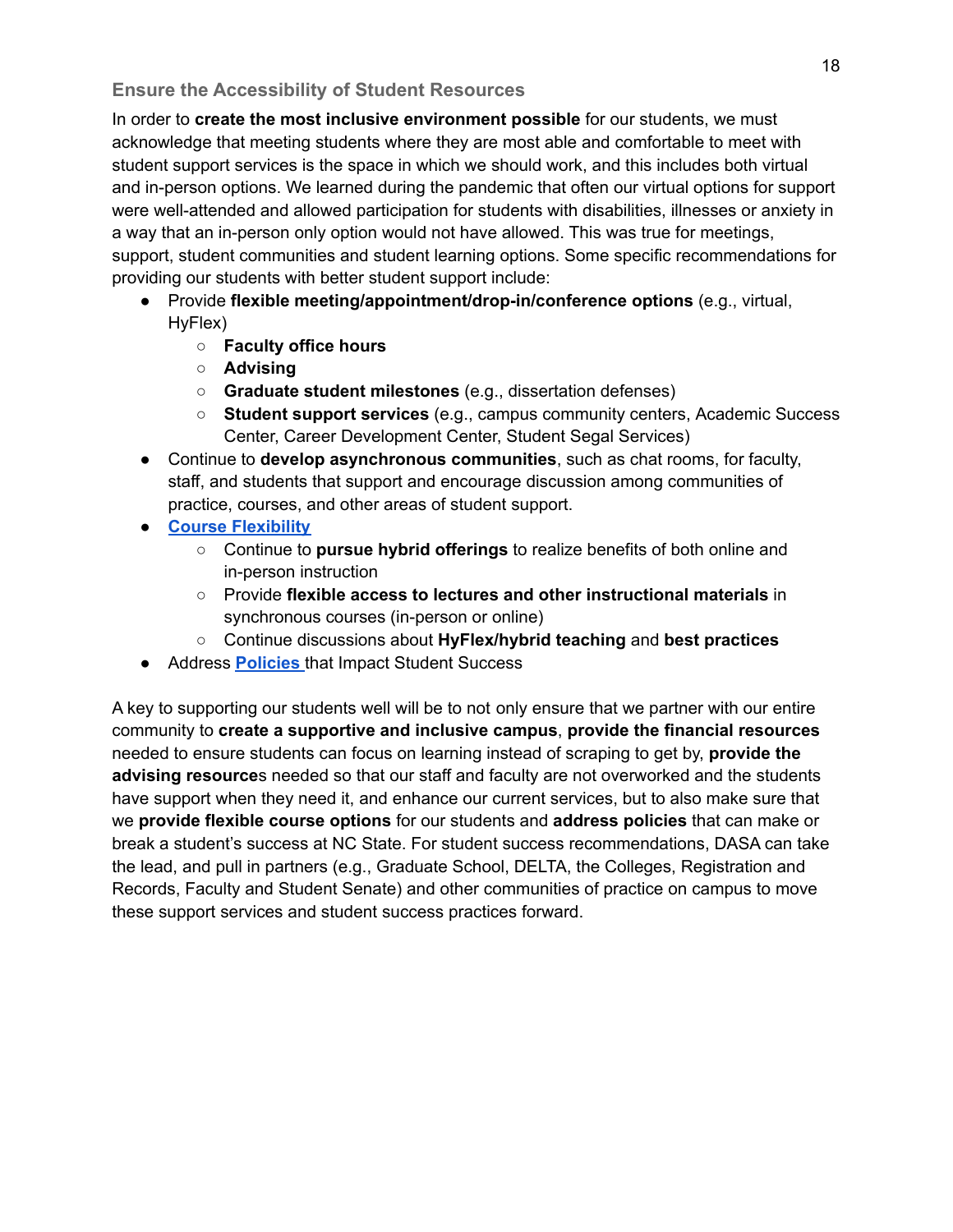## <span id="page-18-0"></span>Flexibility in Course Delivery Options

In fall 2019, more than 8,200 NC State undergraduate students were taking a DE class, not because they weren't on campus, but because this option allowed them the flexibility to take a particular course that fit their schedule. Because of the pandemic, **our exposure to and comfort with new learning modes, techniques, and tools dramatically increased** for both instructors and students. While emergency remote learning was not ideal, we did find opportunities for new ways of teaching and learning that can provide students with a variety of well-designed learning options. This flexibility could also provide advantages to faculty who need flexibility due to health concerns, childcare, and/or family care issues that make it difficult to teach in a F2F classroom and yet who could remain excellent online instructors for our students.

As a university, knowing that we will remain a residential campus with numerous hands-on experiences for our students is an important consideration, however, we have an opportunity to provide a range of course experiences for our students that allow them to decide what works for their needs. We also have the opportunity to even consider adding additional online degree-completion programs as an option for non-traditional learners, which are an increasing population in the higher education community.

The exposure to new academic learning technologies, and the deeper digital imprint now evident in all of our courses after a year of remote instruction offers a unique opportunity to permanently expand the variety of delivery modes for courses and programs, to assess the efficacy of these modalities, and to keep what is effective for our students. Benefits of flexible modes of course delivery include:

- **Flexibility in course scheduling** for both students and instructors.
- **Taking advantage of different modes** and preferences for learning for different learners that allow them to balance their education and personal situations.
- **Expanding our reach** to more nontraditional students, students dependent on jobs, students with families, etc.
- Making **use of online resources and learning activities already created** to reduce classroom contact hours, potentially **leading to less pressure on classroom space limitations**, **less pressure on the need for classroom space on campus**, and an **opportunity for smaller in-person class sizes** when a portion of the class is online (a benefit that students appreciated during the pandemic).
- **Allowing faculty to teach and play to their strengths** by choosing their instructional mode.
- **Allowing students to become more flexible learners by choosing their instructional delivery path**, which can increase their progress toward degree and which better equips them for increasingly digital careers in a digital world.

To move forward with flexible course offerings, we recommend **defining terms with matching course designation**s so it is clear to students what type of course they are taking and when those course meetings will be, **creating best practice guidelines around how decisions are made regarding the types of course offerings available**, and **expanding (and and engaging in assessment the success of) flexible offerings in the credit, non-credit and extracurricular parts** of the university.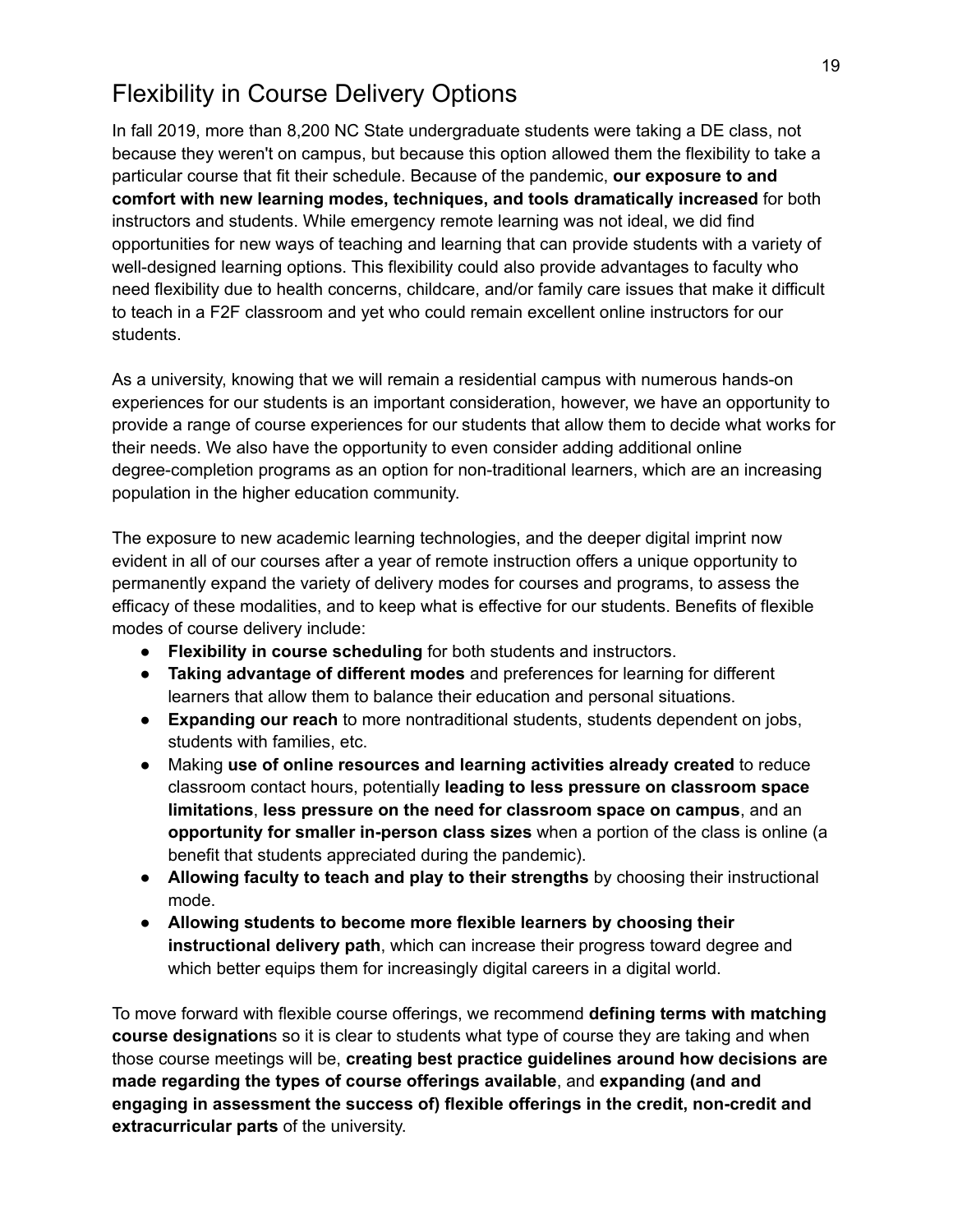#### **Definitions of Terms**

There is an increasingly wide range of options for modes of delivery of courses. Campus-wide adoption of a concise set of course delivery related terms with agreed upon definitions would benefit the community. We recommend a group be formed to work on this task. This group should include instructors as well as appropriate staff from DELTA and Registration and Records.

Below are some common terms used that should be defined within our instructional context. Some have consistent meaning and some do not.

- Synchronous
- Asynchronous
- Hybrid
- Blended
- HyFlex
- Face-to-face
- In-Person
- Internet
- Remote
- Distance Education
- Flexible Access
- Web-Based
- Flipped

The **variety of different delivery options is likely to increase** in the coming years. As a result, along with coming to some **common definitions and expectations for different modes of learning**, we need to consider **how courses are displayed and described** in the scheduling center so that scheduling officers are using similar processes and students and advisors know what various designations mean. For example, currently [sections](https://scheduling.registrar.ncsu.edu/class-scheduling-training/basics/add/) labeled 6xx are described as Distance Education — Online and sections labeled 3xx are designated Hybrid (internet or in person), however, more information about the meaning of these terms is needed. For example, if a course is designated as Hybrid, what does this actually mean for a student taking this course in terms of attendance in person and online? What portion of contact hours are online? Is that the same for all students or is there flexibility?

Designations, notes, or attributes for classes should help instructors, students, and advisors understand which components of a class are synchronous vs. asynchronous, which elements are in person and which are able to be remote, whether an online class has requirements for being on campus or synchronous online at any point, e.g., for tests or specific activities, discussions or experiences. Many of these can be discovered in the enrollment wizard currently, but it can be tricky for someone unfamiliar with the system to find the information they need. We recommend there be an explainer of some sort to **show examples of class modes** and how they might appear in the class search and enrollment wizard.

In order to have clear examples, we recommend **creating a catalog of different styles of courses as exemplars**, including:

- How the course is described/presented to students
	- Syllabus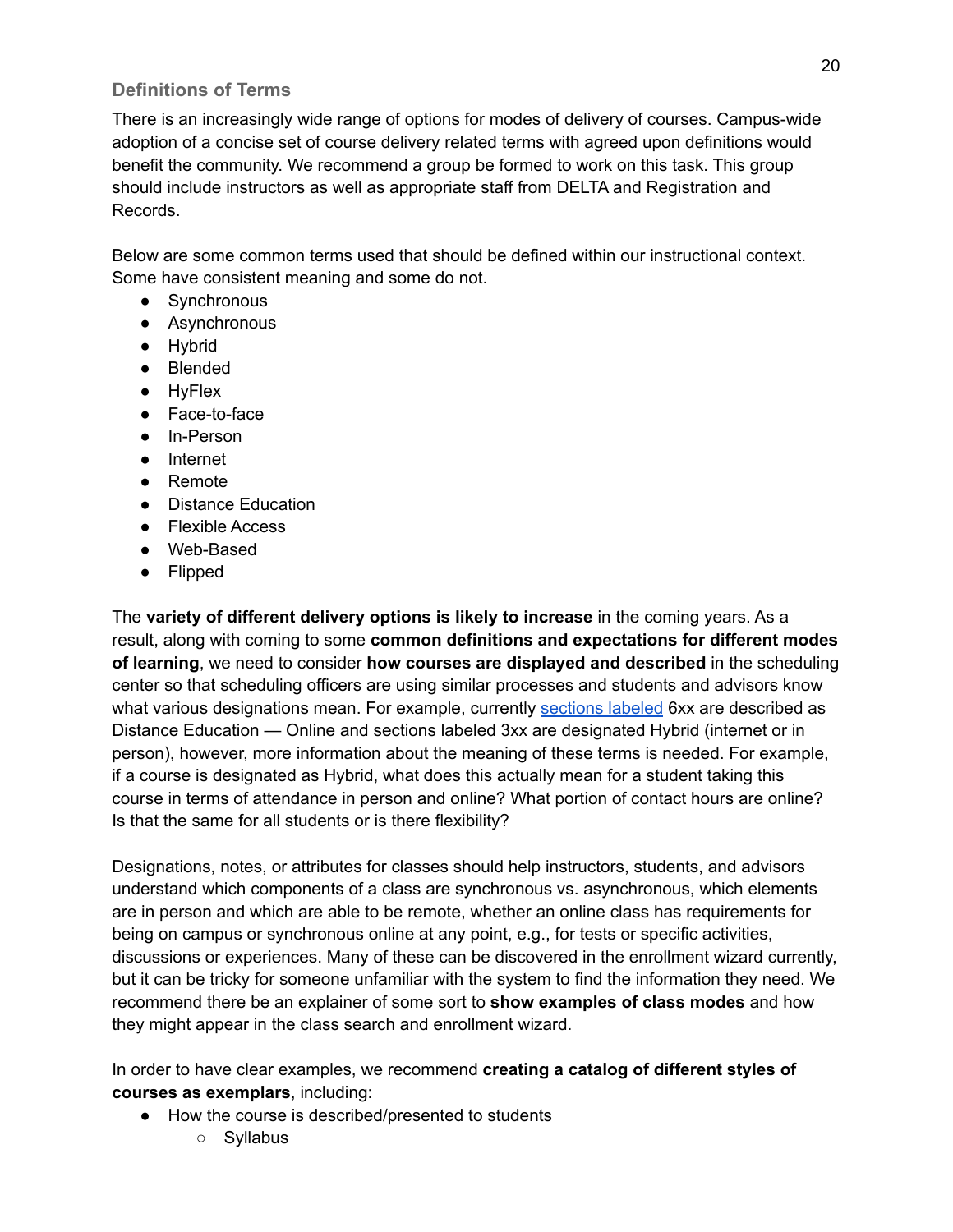- Welcome video
- Welcome message
- How the course looks in the class schedule and enrollment wizard.

### **Guidelines/Resources for Colleges/Departments/Instructors**

We know that we need to provide additional flexible course options, while remaining a residential campus for most of our undergraduate students. To ensure that we provide enough flexibility for our residential students, and especially our non-traditional students, **we need guidelines for discussing what the ideal mix is for course options we should consider**. We recommend that the Provost's Office and the colleges work together to answer the following questions:

- What **proportion of offerings of the various types should we have** (e.g., don't want to be a fully online university, so how much is too much?). Should this be different by college and department?
- **Can** individual **faculty choose** how to offer their courses? e.g., online, HyFlex, hybrid, face-to-face only?
- **Are particular courses always delivered** in particular modes?
- Can we ask that instructors consistently **use a toolkit of enterprise supported learning resources to ease the burden on students** of being asked to use too many different platforms across their courses?
- Could we **consider offering another online degree-completion program for undergraduates** in an area of high need and where our inventory of flexible course offerings is strong?

We also recommend collecting the following information to help inform the discussion of course flexibility:

- Collect data on **how faculty would prefer to work and teach**
	- How does type/level/subject relate to preference?
	- How does this breakdown to different groups (e.g., early career, professional track, tenure track?
	- Can we use this to adapt to meet goals like increasing faculty diversity?
	- Other questions as determined.
- Collect data on **how students would prefer to learn**
	- $\circ$  How does this breakdown to different populations? (e.g., transfers, nontraditional, race/ethnicity/gender/SES)
	- How does type/level/subject relate to preference?
	- $\circ$  Can we use this to adapt to meet goals like better supporting transfer students, increasing diversity of the student body, with equitable learning outcomes?
	- Other questions as determined.
	- Knowing the rough percentage of students who prefer asynchronous (or any mode of learning, really) can give us a target for how many seats should be offered in that mode and help us assign instructors to the different instructional modes.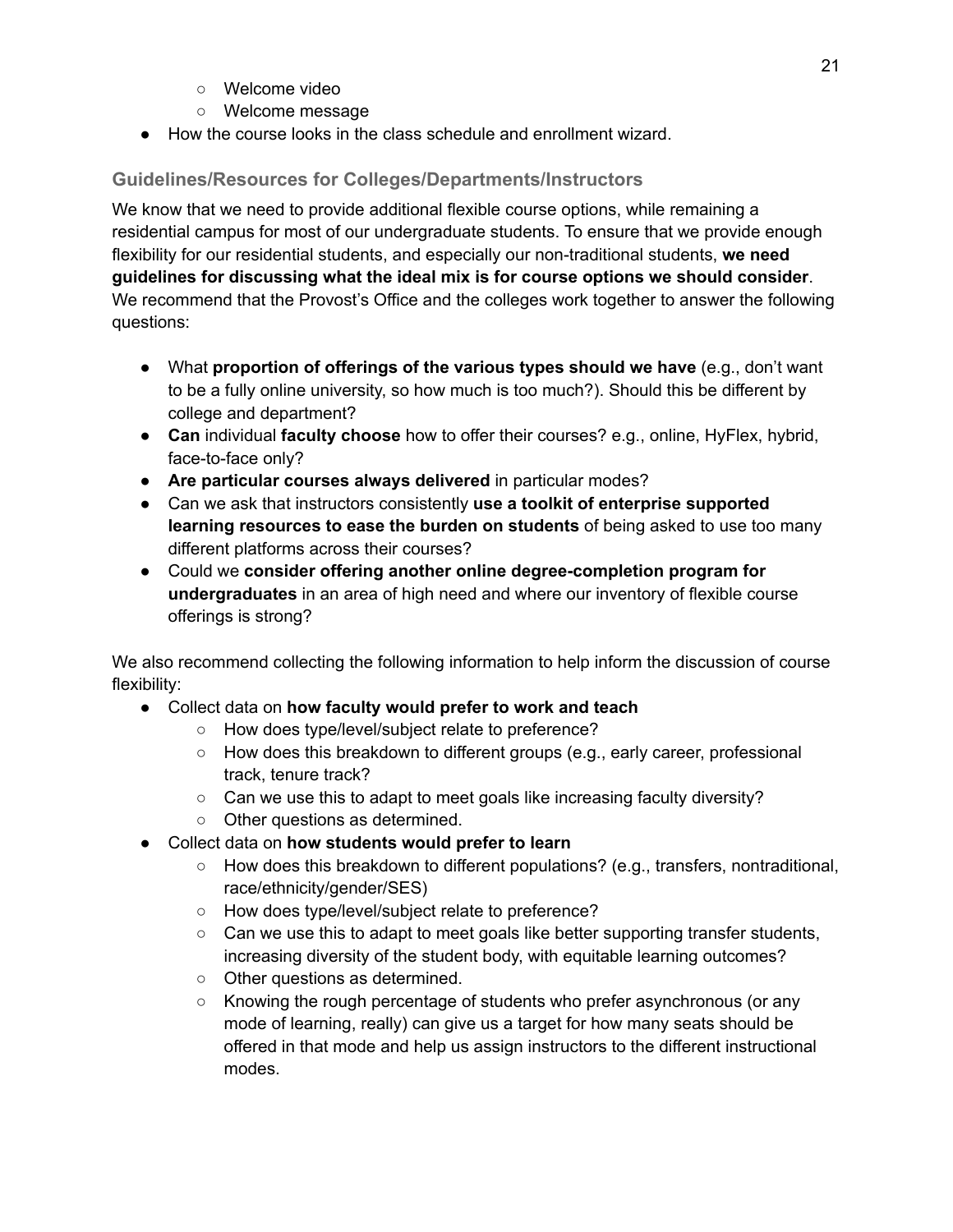A **resource challenge**/consideration for the interest in offering certain types of courses is **the availability of classrooms that can support the desired mode of instructio**n; for example, some faculty might be interested in HyFlex courses (where students are both in person and online and have some choice and flexibility about when to do each), and this does require special rooms and equipment for the optimal experience for remote students.

Flexible Offerings for Professional Development and Extracurricular Programming

- **Professional development and extracurricular programs should also be encouraged to be flexible with delivery options**. With flexibility, these courses can serve a larger population and expand their reach. Some professional development programs noted greater attendance when there was an online attendance option during COVID-19. With everyone online (including other schools and organizations), we saw some innovative partnerships form allowing online attendance to professional development opportunities and communities across multiple institutions (for example, during COVID-19 we were able allow students to participate in [Accelerate](https://grad.ncsu.edu/professional-development/career-support/accelerate-to-industry/) to Industry (A2i) programming at other universities, (Ohio State, UVA, MUSC, Penn State-etc., and those students joined NC State classes. We had more than 847 grad students from NC State participate).
- NC State clubs and organizations found themselves having online meetings and programming. Moving forward into the future, **having some online options for extracurricular activities may provide the opportunity for participation that some students would otherwise not have** due to a disability or a lack of flexibility in their schedule.

Flexibility in these key areas, with the appropriate resources to support that flexibility, can help us support both students and instructors who need to manage their participation in the NC State community with other factors in their lives. This type of flexibility could help us better retain both faculty and students in our community.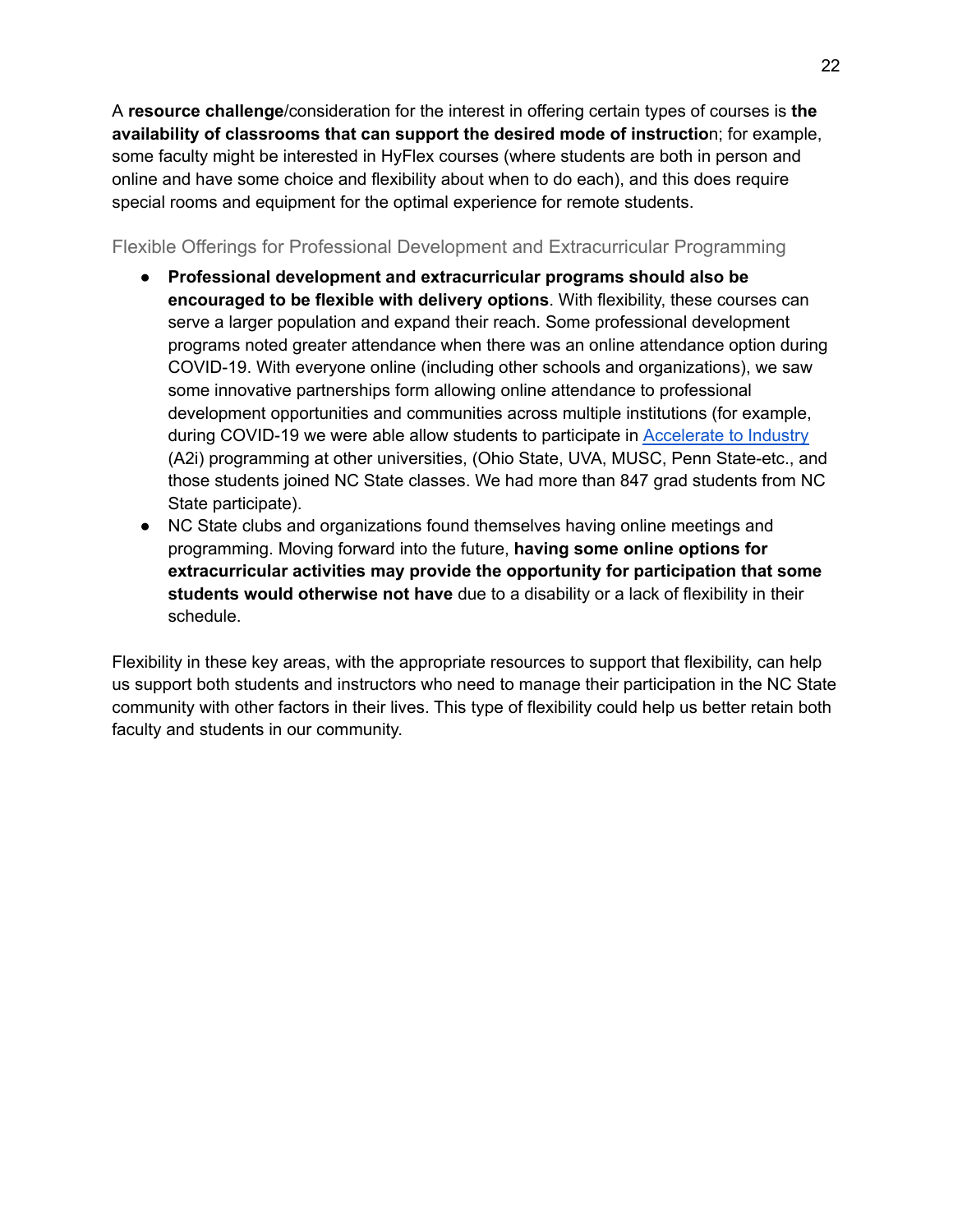## <span id="page-22-0"></span>Revisiting Post-Pandemic Policies and Procedures

Institutional policies and procedures are necessary to guide institutional functioning. Policies and procedures should be designed in ways that maximize both equity and efficiency, while complying with requirements imposed by agents external to the university. Importantly, policies and procedures should reflect university values and help to create the desired institutional culture. We value [inclusion](https://strategicplan.ncsu.edu/current-plan/wolfpack-2030-powering-the-extraordinary/#goal4) and we value student [success](https://strategicplan.ncsu.edu/current-plan/wolfpack-2030-powering-the-extraordinary/#goal1) and these should be guiding principles in the continued review and revision of policies and procedures in all arenas.

The COVID-19 pandemic created an incubator for innovative practices as the campus community worked to maintain instruction and student support structures in response to unprecedented disruption. Within the wide ranging response, policies and procedures were temporarily amended to facilitate student success. What lessons were learned and how can the university reflect and build upon the response became the focus of our recommendations. We recognize that making recommendations regarding any given policy requires a careful examination of the purpose of that policy, the external constraints within which it was created (if any) and the impacts of any changes, with appropriate consideration of best practices at comparable institutions. **Therefore, the recommendations of this task force regarding policies and procedures include: (1) the creation of a mechanism for reviewing academic policies and related procedures with equity and student success as guiding principles, and (2) identification of specific policies and procedures that have been suggested for such a review**, with some explanation of the concerns and questions relevant to each.

In addition, we have two general recommendations to consider with regard to all policies and procedures at NC State. The first is to **continue the move toward the use of available technology to replace all paper forms**. The second is to **include a statement explaining briefly why a policy or procedure was created** — clearly stating the intended goal of a given requirement. This statement should not be so lengthy as to obscure the actual policy or process, but should be enough to clarify the purpose of that policy or process, the context in which it was developed, and improve transparency for those impacted by any given policy.

#### **Recommendations**

- (1) **Creation of an inclusive group(s) that systematically addresses issues that affect programs, policies and procedures**. This group would serve as an advocate for the voice of both undergraduate and graduate students and faculty by r**econsidering the status quo**. The work of this group should be driven by university values and a university-wide vision and must not be constrained by competing interests of individual colleges or units. Most relevant to this report, this group would **create working teams (drawn from units across campus) to systematically review academic policies and procedures, starting with those included in this report.**
- (2) Begin a **review of policies that were revisited during the COVID-19 pandemic**. The table below identifies specific policies and procedures that have been raised as being in need of reconsideration in light of our experiences during the worst of the COVID-19 pandemic. We start with academic policies that were modified by the university in an effort to adapt to the conditions under which we operated during the worst of the pandemic (e.g., enhanced SU grading, late drops, academic calendar adjustments). In addition, adaptations made by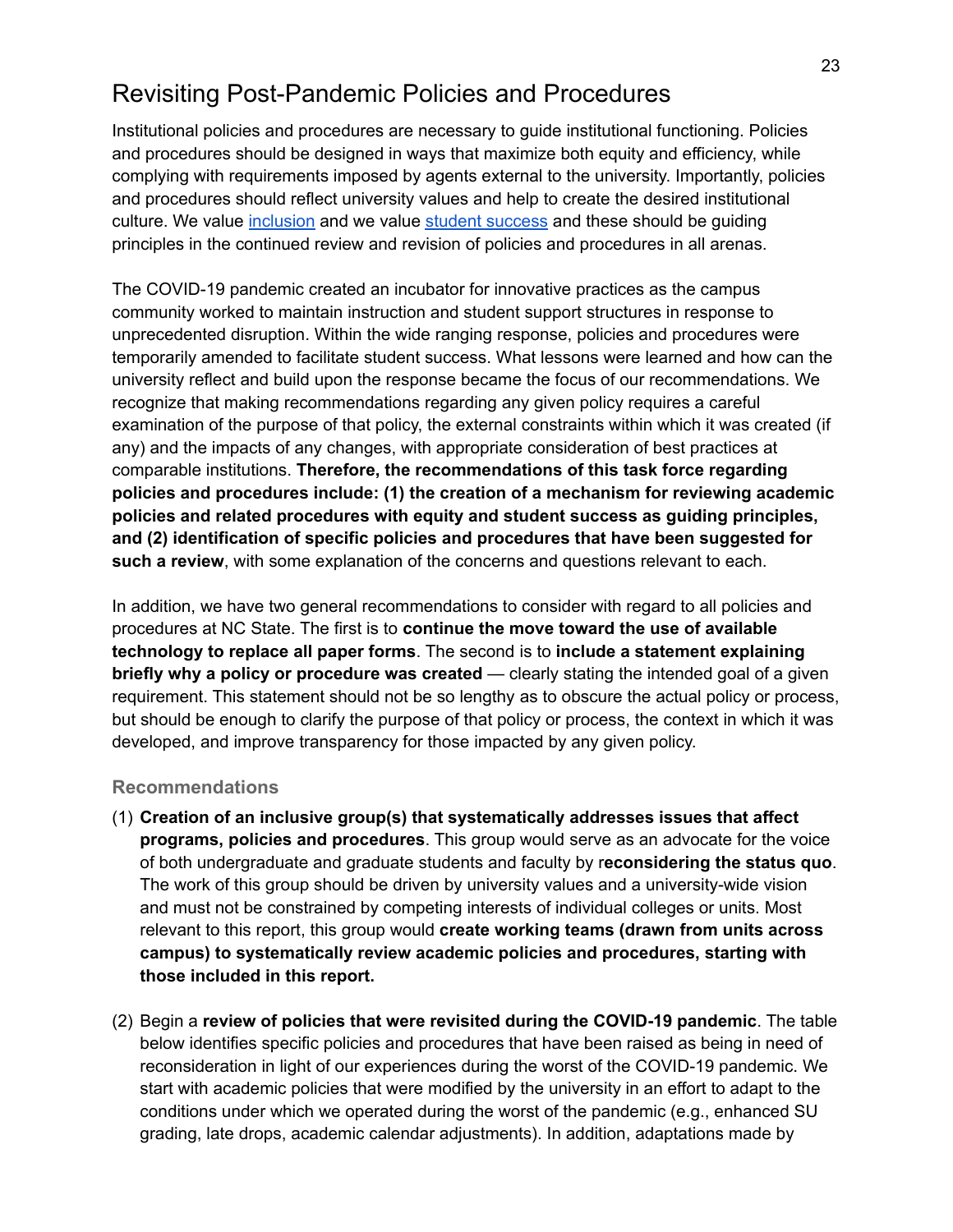individual instructors and units across campus gave rise to conversations about other academic policies and procedures that we also recommend be reviewed.

#### **Current PRRs To Be Considered**

Table 1: List of Policies, Rules and Regulations that Need a Review by the Inclusive Group Created to Review These

| <b>PRR</b>          | <b>Theme</b>              | <b>Comments, Suggestions, Observations (This is a</b><br>compilation of all that we heard -- not recommendations<br>from the task force, just ideas that should be considered.)                                                                                                                                                                                                                                                                                                          |
|---------------------|---------------------------|------------------------------------------------------------------------------------------------------------------------------------------------------------------------------------------------------------------------------------------------------------------------------------------------------------------------------------------------------------------------------------------------------------------------------------------------------------------------------------------|
| REG 02.20.15        | Grading (enhanced<br>S/U) | 1.<br>Allow within first x hours (e.g., 30) to allow for exploration<br>and transition without GPA penalty.<br>Keep enhanced version we implemented full time.<br>2.<br>3.<br>Maintain existing policy.<br>The enhanced version was confusing to students and<br>4.<br>created grade gaming.<br>Concerns about some students choosing an S over a B.<br>5.                                                                                                                               |
| Multiple            | Grading more<br>broadly   | Eliminate grades (consider alternatives with fewer<br>1.<br>categories - S/U, CR/nCR, high pass/pass/fail) - if not for<br>all courses at least for some courses (e.g., GEP).<br>Eliminate +/- grading.<br>2.<br>Continue grading in some form but only for internal<br>3.<br>purposes - report out alternatives on transcripts.<br>Allow instructors to place more emphasis on formative<br>И.<br>assessments and feedback.<br>Consider badges / certificates of skills.<br>5.          |
|                     | Transcripts               | Consider a credit / no-credit approach in order to use the<br>1.<br>transcript as a record of accomplishments only.<br>Are other institutions (still) taking this approach?<br>2.<br>3.<br>Why do we report our students failures (especially knowing<br>that failure can happen for many reasons)?<br>If a course is completed successfully, then the student has<br>Α.<br>achieved those learning outcomes - so why not report out<br>only the last grade earned in multiple attempts? |
| <b>REG 02.20.03</b> | Attendance                | Attendance policy creates an adversarial relationship<br>1.<br>between instructor and student, placing an unproductive<br>element in the learning process.<br>Eliminate university-wide attendance requirements and<br>2.<br>allow instructor holistic discretion.<br>Maintain attendance requirements internally to be proactive<br>З.<br>with these data to address challenges faced by at-risk<br>students.                                                                           |
| <b>REG 02.20.02</b> | Dropping courses          | Extend drop deadlines for students to make decisions based<br>1.<br>on a better understanding of their performance in the<br>course.<br>Allow more drops without W's on the transcript.<br>Require instructors to provide students with a<br>ß.<br>"grade-to-date" report that includes their "possible final<br>grade range" given the remaining points available.<br>Create a common tool (perhaps in Moodle) for instructors                                                          |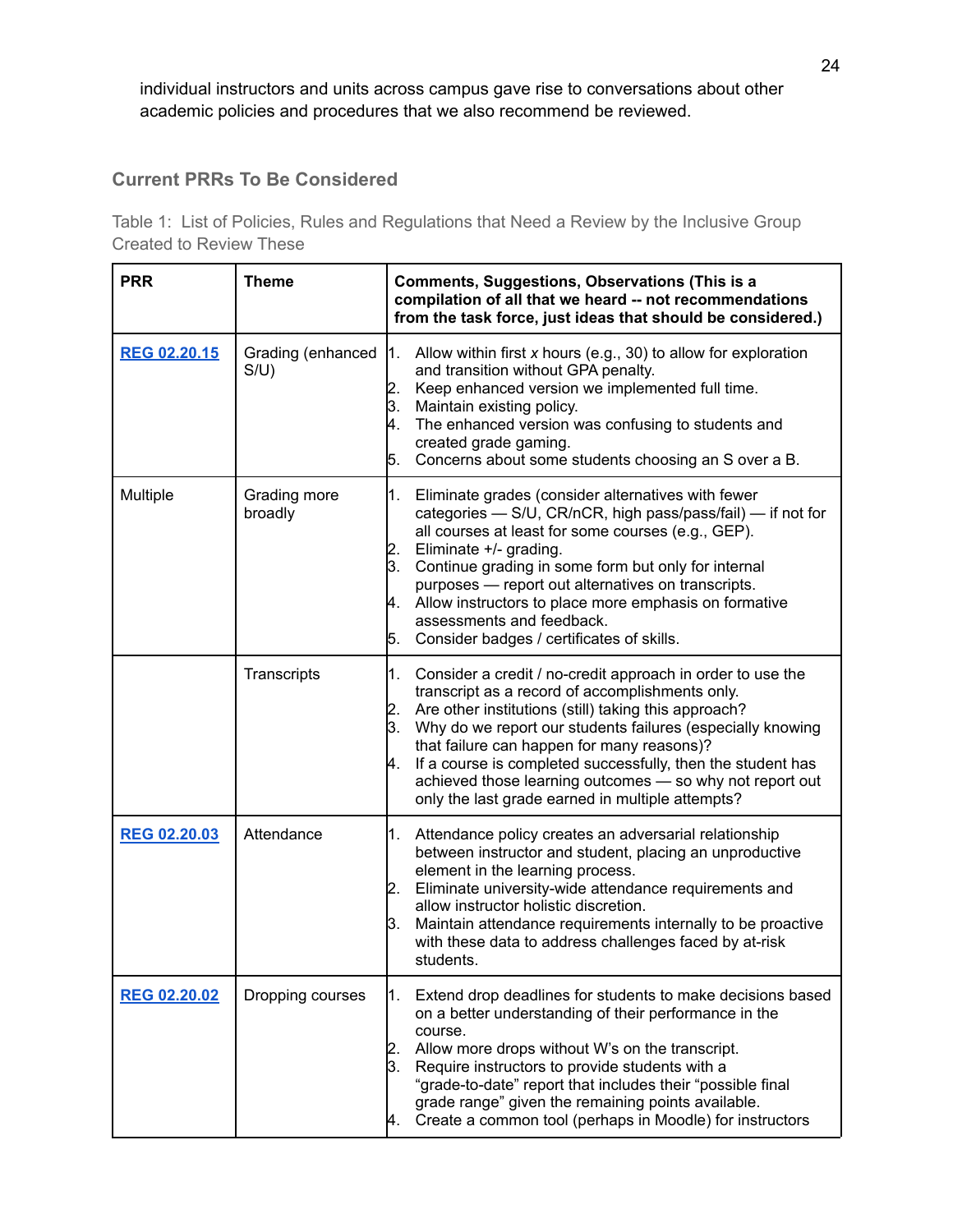|                                                                      |                                              | and students to use in calculating #3.                                                                                                                                                                                                                                                                                                                                                                                                                                                                                                                                                                                                                       |  |
|----------------------------------------------------------------------|----------------------------------------------|--------------------------------------------------------------------------------------------------------------------------------------------------------------------------------------------------------------------------------------------------------------------------------------------------------------------------------------------------------------------------------------------------------------------------------------------------------------------------------------------------------------------------------------------------------------------------------------------------------------------------------------------------------------|--|
|                                                                      | Academic calendar 1.                         | Have a compressed calendar that ends prior to<br>Thanksgiving break or that starts later in January, which<br>provides more time to recover between semesters for both<br>students and faculty.<br>Return to a calendar that includes Fall and Spring break as<br>2.<br>important periods of rejuvenation for students and faculty.                                                                                                                                                                                                                                                                                                                          |  |
|                                                                      | Scheduling                                   | $1_{-}$<br>Consider more time between classes as students are again<br>learning to navigate campus.                                                                                                                                                                                                                                                                                                                                                                                                                                                                                                                                                          |  |
| <b>REG 02.20.17</b><br><b>UNC policy</b><br>instructional<br>formats | Contact hours                                | What do contact hours mean in the online space?<br>1.<br>Interplay between contact hours and academic calendar<br>2.<br>seems to restrict the calendar unduly.<br>Clean up the "instructional formats" list (If this list serves<br>З.<br>contact hour purposes, why distinguish the categories<br>based on style of teaching? Why are Discussion Sections<br>and Problem Sections given different names but the same<br>descriptions and same contact hours? And since terms vary<br>in length, why not define based on total hours, as Carnegie<br>does, rather than per week? And why does the "Research"<br>category require 42 contact hours per week?) |  |
|                                                                      | Admissions                                   | Eliminate use of standardized test scores for<br>1.<br>undergraduates (SAT/ACT).<br>Eliminate use of GRE scores for graduate students.<br>2.<br>Changes might be more about culture and procedures,<br>3.<br>given UNC constraints on policy (e.g., requiring SAT/ACT).                                                                                                                                                                                                                                                                                                                                                                                      |  |
| Procedures                                                           | <b>CODA</b> decisions                        | Concerns raised about a lack of transparency (about why<br>1.<br>decisions are made) and a limited access to majors, even<br>for qualified students (decisions based on program<br>capacity).<br>Suggest having committees make decisions rather than one<br>2.<br>individual.<br>Suggest a formal process allowing us to provide<br>3.<br>recommendations for students who might not meet GPA<br>standards.<br>Suggest examining students more holistically (motivation,<br>4.<br>demonstrated interest) rather than just a grade in a course.                                                                                                              |  |
|                                                                      | Graduate defenses                            | Maintain the ability to conduct defenses virtually.<br>1.                                                                                                                                                                                                                                                                                                                                                                                                                                                                                                                                                                                                    |  |
|                                                                      | Course approval<br>process                   | Ability to have the committee meet in the summer allowed<br>1.<br>for quicker creation of a new course for students.<br>Temporary GEP approval applies only to one offering,<br>2.<br>requiring a second CUE review of the same documentation<br>-- should allow for 2-3 offerings.<br>Concerns remain about the college territoriality of this<br>3.<br>process, especially with regard to gen ed and with<br>interdisciplinary courses/programs (e.g., Wicked Problems<br>has no prefix because we requested that it not be housed in<br>any one college, and that request was denied).                                                                    |  |
| <b>REG 05.20.10</b>                                                  | Quantitative<br>student evals of<br>teaching | Do these really provide the data necessary to improve<br>1.<br>instruction?<br>Do they provide reliable data needed to evaluate teaching<br>2.                                                                                                                                                                                                                                                                                                                                                                                                                                                                                                               |  |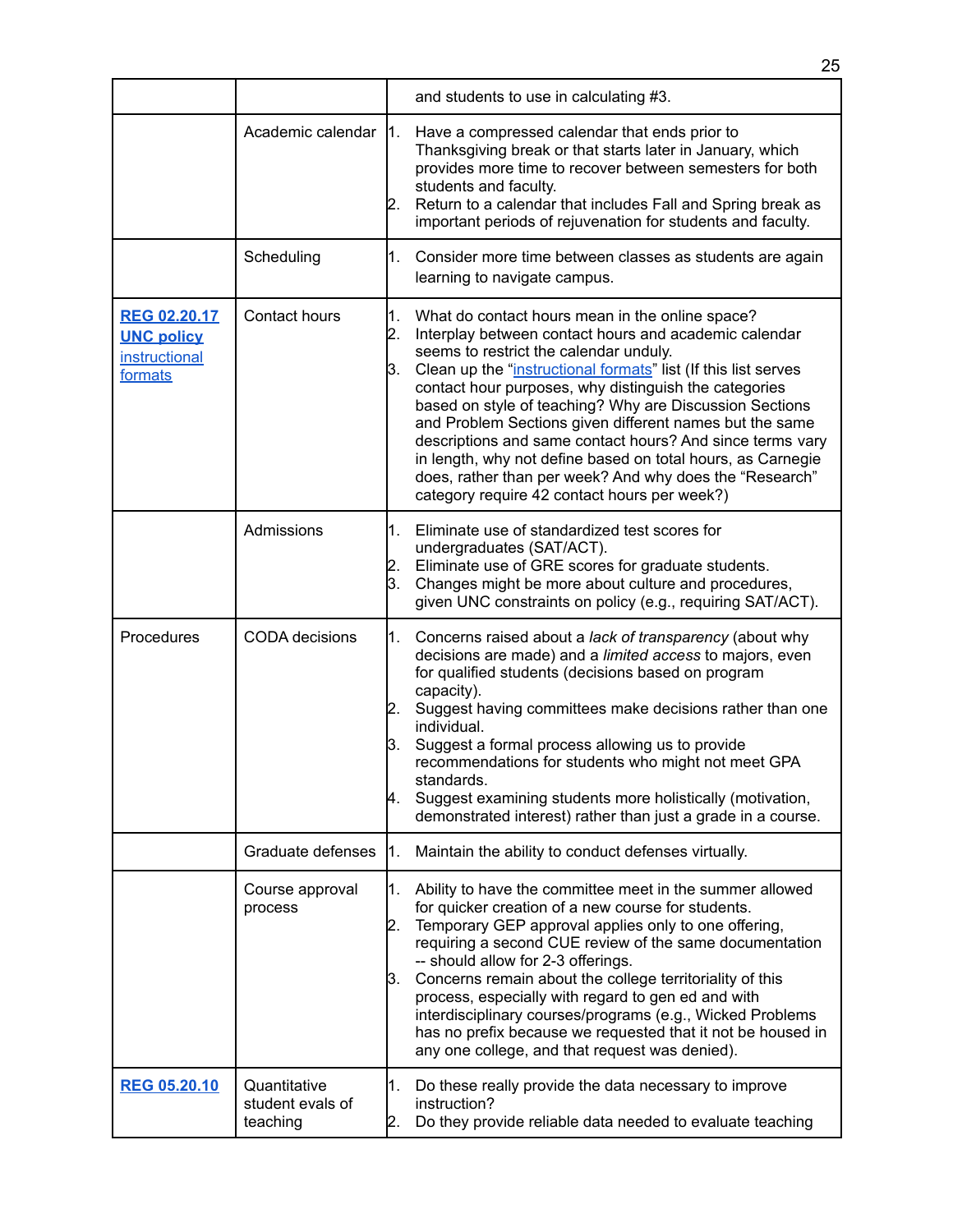|                              | (ClassEval)                         | 13. | as part of RTP?<br>Evaluate the basic cost versus benefit of continued use.                                                                                                                                                                                                                                                           |
|------------------------------|-------------------------------------|-----|---------------------------------------------------------------------------------------------------------------------------------------------------------------------------------------------------------------------------------------------------------------------------------------------------------------------------------------|
|                              | Academic<br><b>Continuity Plans</b> |     | Every course should have an academic continuity plan both<br>for short-term adjustments due to circumstances like faculty<br>or student illness in addition to planning for more<br>comprehensive disruptions.<br>Every course should have a backup instructor in the system,<br>with access (just in case access is needed quickly). |
| General<br><b>Procedures</b> | Online "paperwork"                  | IЗ. | Use technology to make life easier.<br>Review (policy by policy) the signature (routing)<br>requirements — why does this or that person need to sign<br>and when might we be putting students in an unnecessarily<br>awkward situation.<br>Examples: Schedule Revision Form, grad defense approval<br>forms.                          |
|                              | Training                            |     | Consider mandating (additional) key faculty trainings such<br>as Title IX and QPR Suicide.                                                                                                                                                                                                                                            |

#### **Timeline**

The launching of a new NC State Strategic Plan also provides an opportunity for the strategic review of academic policies, regulations, rules, and procedures for alignment with and in support of the goals of that plan. **Creating or identifying a body with the charge and authority to undertake this review should be a priority** coming out of the pandemic and moving forward with the new strategic plan. The **charge and review should be initiated during the fall 2021 term**.

### **Concluding Remarks**

Expanding access to Higher Education that ensures the opportunity for all students to be successful is paramount. The current college student profile is drastically different from that of the stereotypical 18-year-old living in a dorm. The college student population today includes adults struggling to balance demands such as family responsibilities, work, financial hardships, living with a disability, etc. all while trying to complete a degree (Bernherd, 2020; Seale, 2019; Setser & Morris, 2015). With this changing demographic in mind, current practices and policies may be antiquated and may not provide an equitable opportunity for all students to successfully complete their degrees. Advances in technology and lessons learned from COVID-19 have opened the door to new opportunities for us to really think about **who we serve** and how we can do that in an **inclusive way**. To fulfill NC State's commitment to the success of our students, to take advantage of lessons learned during the pandemic, and to leverage the technologies adopted by the institution with instructors and staff that are more prepared to use these technologies for teaching and supporting our student community, it is time for a long term reconsideration of both our practices and our policies. For many of these recommendations, units should simply continue supporting inclusive practices that helped during the pandemic (i.e. expanded lecture capture, access to telehealth). For the continuation and expansion of some recommendations, additional resources and support will be needed, and for other recommendations, especially those in the policy and curricular realm, additional review and input from others is required before there can be permanent change. However, let's not lose the momentum of what we learned during COVID-19; let's move this conversation forward.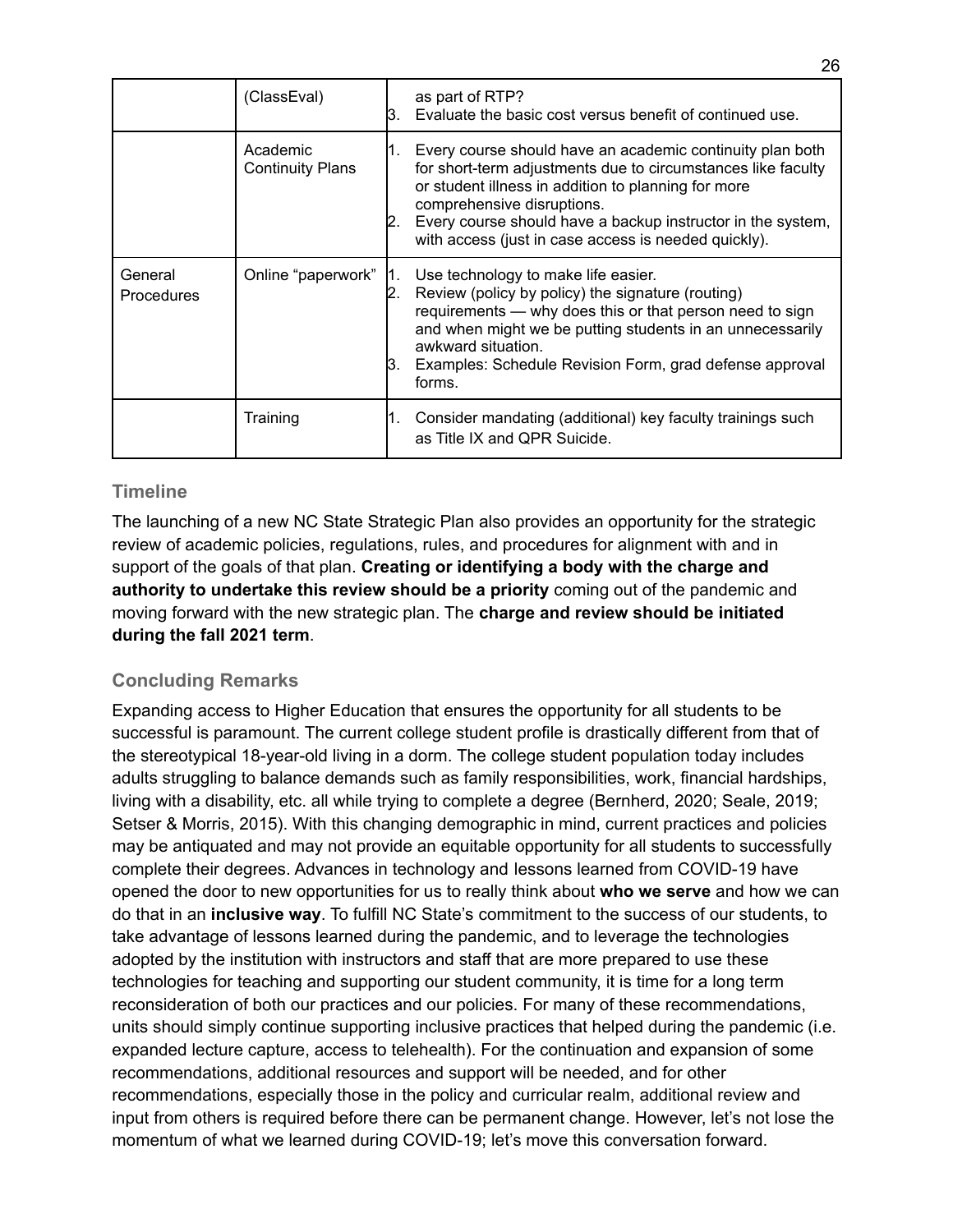# References

Bernhard, B. (2020, March 2). *As Nontraditional Students Become the New Norm, Colleges Must Support Generational Diversity*. INSIGHT Into Diversity.

[https://www.insightintodiversity.com/as-nontraditional-students-become-the-new-norm-colleges](https://www.insightintodiversity.com/as-nontraditional-students-become-the-new-norm-colleges-must-support-generational-diversity/)[must-support-generational-diversity/](https://www.insightintodiversity.com/as-nontraditional-students-become-the-new-norm-colleges-must-support-generational-diversity/).

Bringle, J. (2021, February 25). *Pandemic ensures NC broadband access on the radar to stay*. Carolina Public Press.

[https://carolinapublicpress.org/42842/pandemic-ensures-nc-broadband-access-on-the-radar-to](https://carolinapublicpress.org/42842/pandemic-ensures-nc-broadband-access-on-the-radar-to-stay/)[stay/](https://carolinapublicpress.org/42842/pandemic-ensures-nc-broadband-access-on-the-radar-to-stay/).

Galanak, J., & amp; Brooks, C. (2019, May 14). What Students Want from Their Instructors (In Their Own Words). Educause.edu.

[https://www.educause.edu/ecar/research-publications/enhancing-student-academic-success-wit](https://www.educause.edu/ecar/research-publications/enhancing-student-academic-success-with-technology/what-students-want-from-their-instructors) [h-technology/what-students-want-from-their-instructors](https://www.educause.edu/ecar/research-publications/enhancing-student-academic-success-with-technology/what-students-want-from-their-instructors).

Kelly, R. (2021, June 4). *Survey: What Students Want to Retain Post-Pandemic*. Campus Technology.

[https://campustechnology.com/articles/2021/06/04/survey-what-students-want-to-retain-post-pa](https://campustechnology.com/articles/2021/06/04/survey-what-students-want-to-retain-post-pandemic.aspx?s=ct_le_160621&oly_enc_id=8109J4523889F2M) [ndemic.aspx?s=ct\\_le\\_160621&oly\\_enc\\_id=8109J4523889F2M.](https://campustechnology.com/articles/2021/06/04/survey-what-students-want-to-retain-post-pandemic.aspx?s=ct_le_160621&oly_enc_id=8109J4523889F2M)

Nworie, J. (2021, May 19). *Beyond COVID-19: What's Next for Online Teaching and Learning in Higher Education?* EDUCAUSE Review.

[https://er.educause.edu/articles/2021/5/beyond-covid-19-whats-next-for-online-teaching-and-lea](https://er.educause.edu/articles/2021/5/beyond-covid-19-whats-next-for-online-teaching-and-learning-in-higher-education) [rning-in-higher-education](https://er.educause.edu/articles/2021/5/beyond-covid-19-whats-next-for-online-teaching-and-learning-in-higher-education).

Puang, S. (2021, May 12). *As Colleges Strive for a Return to Normal, Students With Disabilities Say, 'No Thanks'*. The Chronicle of Higher Education.

[https://www.chronicle.com/article/as-colleges-strive-for-a-return-to-normal-students-with-disabiliti](https://www.chronicle.com/article/as-colleges-strive-for-a-return-to-normal-students-with-disabilities-say-no-thanks) [es-say-no-thanks](https://www.chronicle.com/article/as-colleges-strive-for-a-return-to-normal-students-with-disabilities-say-no-thanks)?

Seale, S., & Givens, T. (2019, November 12). *Not Your Traditional Student: Changing Demographics on Campus*. HIGHER ED CONNECTS. [https://higheredconnects.com/non-traditional-students/.](https://higheredconnects.com/non-traditional-students/)

Setser, B., & Morris, H. (2015, April 16). Building a Culture of Innovation in Higher Education: Design & Practice for Leaders.

[https://library.educause.edu/resources/2015/4/building-a-culture-of-innovation-in-higher-educatio](https://library.educause.edu/resources/2015/4/building-a-culture-of-innovation-in-higher-education-design-practice-for-leaders) [n-design-practice-for-leaders.](https://library.educause.edu/resources/2015/4/building-a-culture-of-innovation-in-higher-education-design-practice-for-leaders)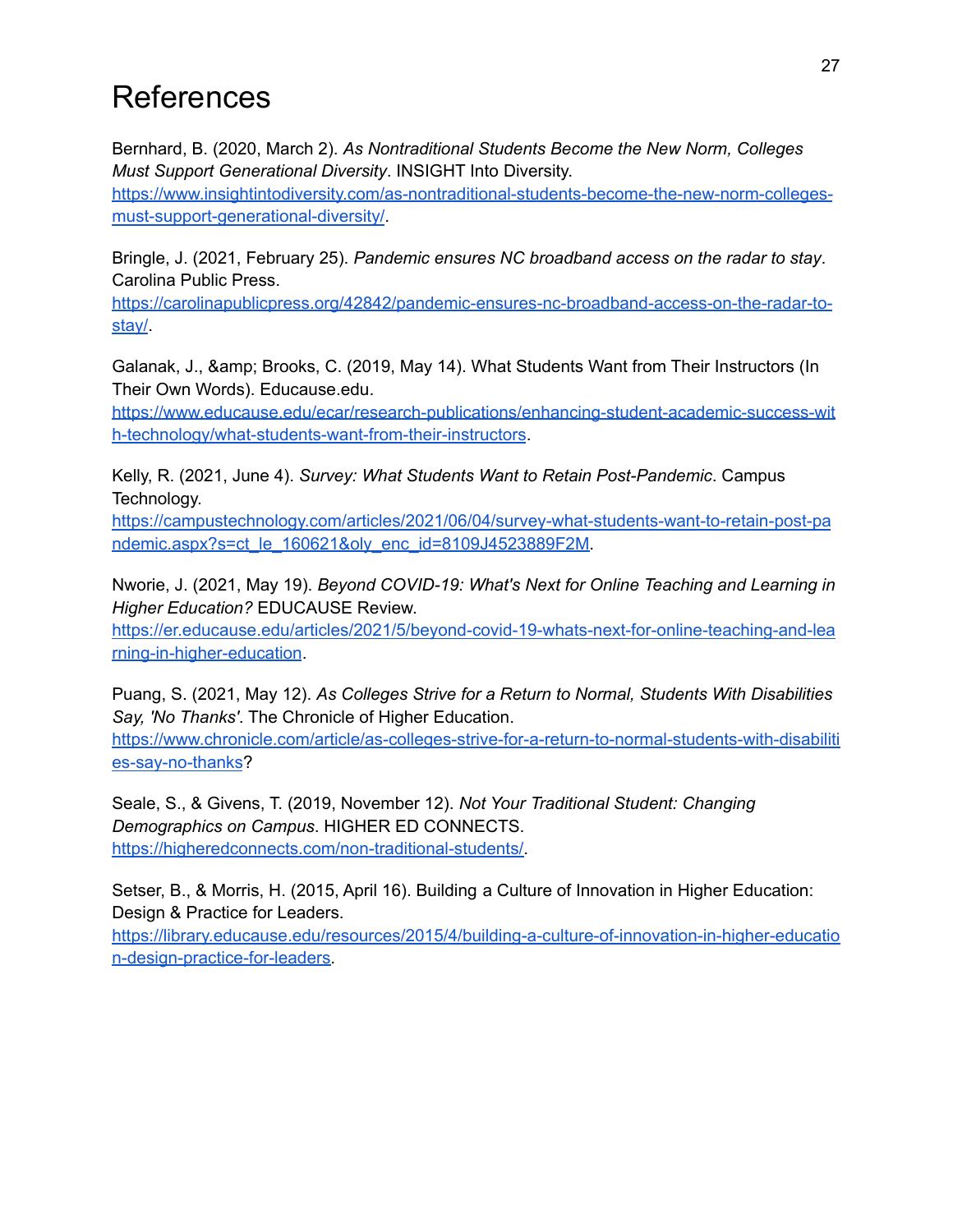## Appendix A: Task Force Charge

*(modified from original charge with elements particularly applicable to this group; original, full charge can be found on the Task Force Website)*

#### From Steering Committee Meeting; what is our primary focus?

#### **Key adaptations that have been made to instruction and student support in the past year that we should adopt permanently to positively impact student success.**

#### From Charge Document:

As a university leader, we are asking you to co-chair one of the four innovation task forces as summarized above. We ask each of the task force co-chairs to quickly establish governing principles to guide your work for your topic, recommend committee membership which reflects our university community, and develop a communications plan for engaging our community in the conversation. Again, it is important to remember that we are limiting our scope to initiatives activated over the last year that the university should embrace, while recognizing that further development may require alignment with the goals and objectives set forth in the new strategic plan.

#### Deliverables and Reporting Expectations for the Task Forces

Once formed, each task force is requested to provide a status update report to the steering committee on a monthly basis. Task force chairs and members are requested to communicate and collaborate with each other, as necessary to share ideas, discuss goals and obstacles, and, where appropriate, develop common approaches to policy, technology and training in the best interest of the university. Each task force is requested to provide a formal written report to the steering committee and Chancellor by August 2, 2021. The report should contain proposed actions that the university should enact to ensure success, and should be sure to consider and make note of any equity issues identified or potentially addressed by the action. Actions may consist of policy changes, new procedures and/or guidelines, new technology and new training.

#### **Task Force 1: Instruction and Student Support**

Co-Chairs: Charles Clift and Donna Petherbridge; Co-Chair Emeritus: Louis Hunt

#### **Goals**

● Assess the novel, pandemic-related changes implemented to support and expand access for our students, and identify best practices that should be continued.

● Enhance student learning by leveraging the increased experience and comfort level of the faculty in the use of technology for teaching and learning to continue and improve upon online teaching modalities that benefit students and improve learning outcomes.

● Make more recorded content available on demand, which is highly desired by students, and leverages the university's investment in lecture capture technology (Care will need to be taken to protect faculty and student intellectual property and privacy.)

● Continue, where advantageous, the "HyFlex" model of course offerings where classes are offered simultaneously online and face to face, giving students the flexibility to choose modalities that work best for them, including increased summer online offerings that are highly desired by students.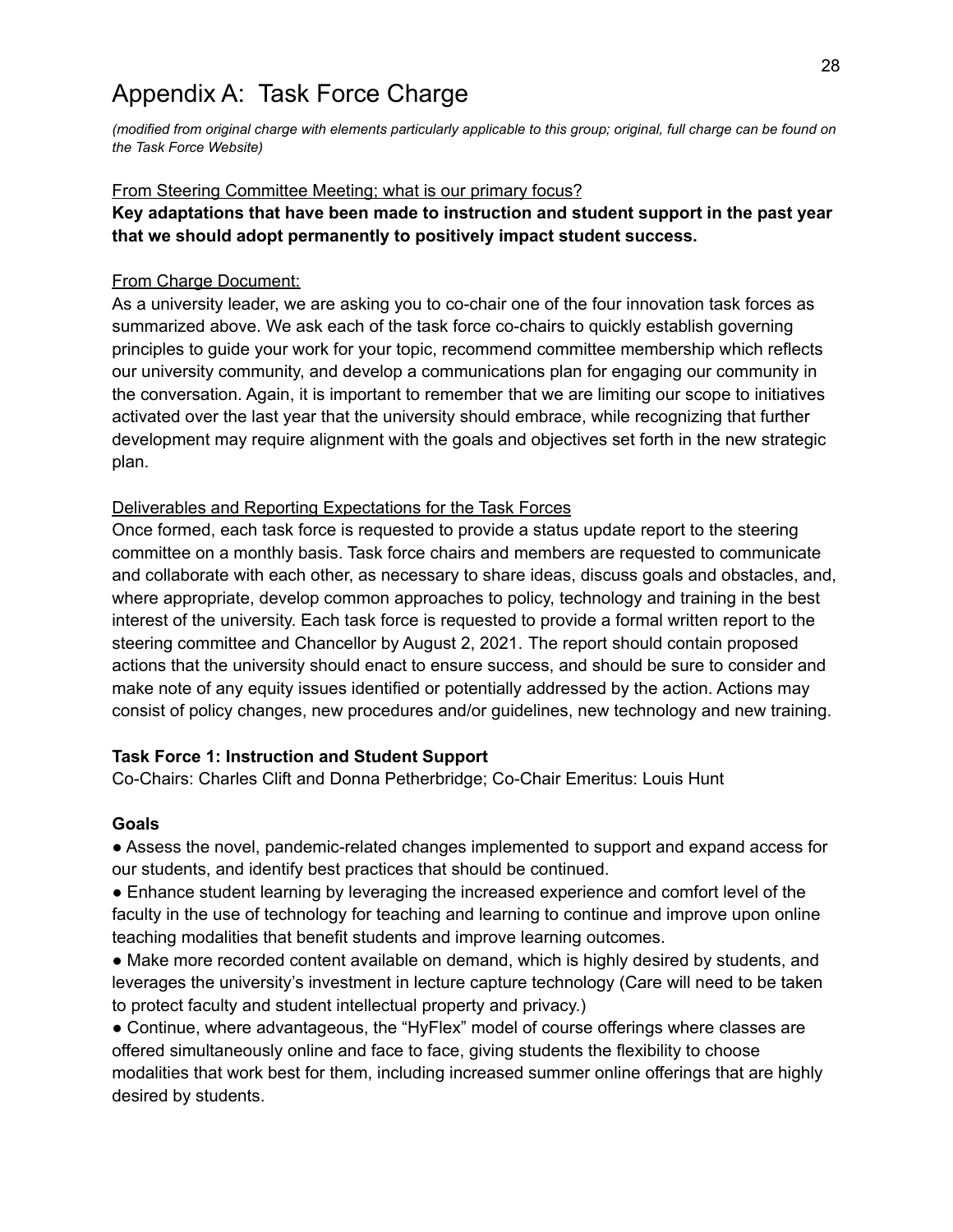● With increased faculty expertise in the use of learning technologies to accelerate the digital transformation of higher education at NC State, provide an instructional framework which combines the most effective technology enhanced learning and in-person experiential learning. ● Address inequities in student and faculty access to appropriate technology and Internet access.

#### **Background**

Despite much of what has been reported in the popular press about student difficulties with the switch to online learning, the data shows a somewhat more nuanced story. A recent survey by Inside Higher Ed on student satisfaction during the COVID-19 era which included 2,000 undergraduates from 120 institutions yielded some interesting findings. Students were asked to select their "top three" aspects of campus life that they missed most. The number one response (72%) was "friends and social life", while less than half (44%) included "in-person lectures" among their top three. When asked to pick a statement that best describes their post-pandemic learning desires, 31% chose "I can't wait for classes to be held in person again and I never want to take another Zoom class again." However, 50% had a somewhat different viewpoint: "There are things I like about remote learning that have worked for me and my learning style, but I'm anxious to get back to all or more in-person classes," and 9% indicated that they preferred the online experience: "Remote classes really work for me and I don't want to go back to learning in person."

Data from studies at NC State support the robustness of our own online offerings. A rigorous study connected by DELTA to explore student and faculty perceptions of, and experiences with, online and F2F courses analyzed survey and grade data for 839 undergraduate students and 63 faculty sampled from across the university from the Fall 2019 semester. All of the courses included were offered in both online and face to face (F2F) formats by the same faculty. Across the board, student outcomes (grades and completion rates) were not significantly different between F2F and online. No statistical differences were observed between online and F2F students in regards to their perceptions of a) course quality, and b) course satisfaction. Overall, students in both online and F2F courses viewed their course as exhibiting a moderately high level of quality and reported a moderately high level of course satisfaction. Interestingly, faculty perceptions of online vs F2F course quality and satisfaction exactly mirrored that of the students.

The DELTA study did find significant differences in student motivation and feeling of connectedness between online and F2F. These findings were mirrored exactly in the Inside Higher Ed study. A pre- and post- pandemic transition survey conducted by the Office of Faculty Excellence supports the assertion that the faculty are more confident in their ability to teach effectively online. Prior to the transition, 58% of instructors surveyed had less than two years of experience in teaching online, with 53% of those reporting no prior experience. Pre-transition, 31% of faculty felt "totally or somewhat unprepared" to deliver course lectures online, whereas post-transition that figure dropped to 6%. Similar pre- and post- differences were found for comfort levels with using technology in instruction, maintaining communication with students, and assessing student learning without the use of proctored exams.

Over the summer of 2020, a massive build-out conducted by OIT's ClassTech group and DELTA resulted in lecture capture capability being installed across 220 teaching spaces across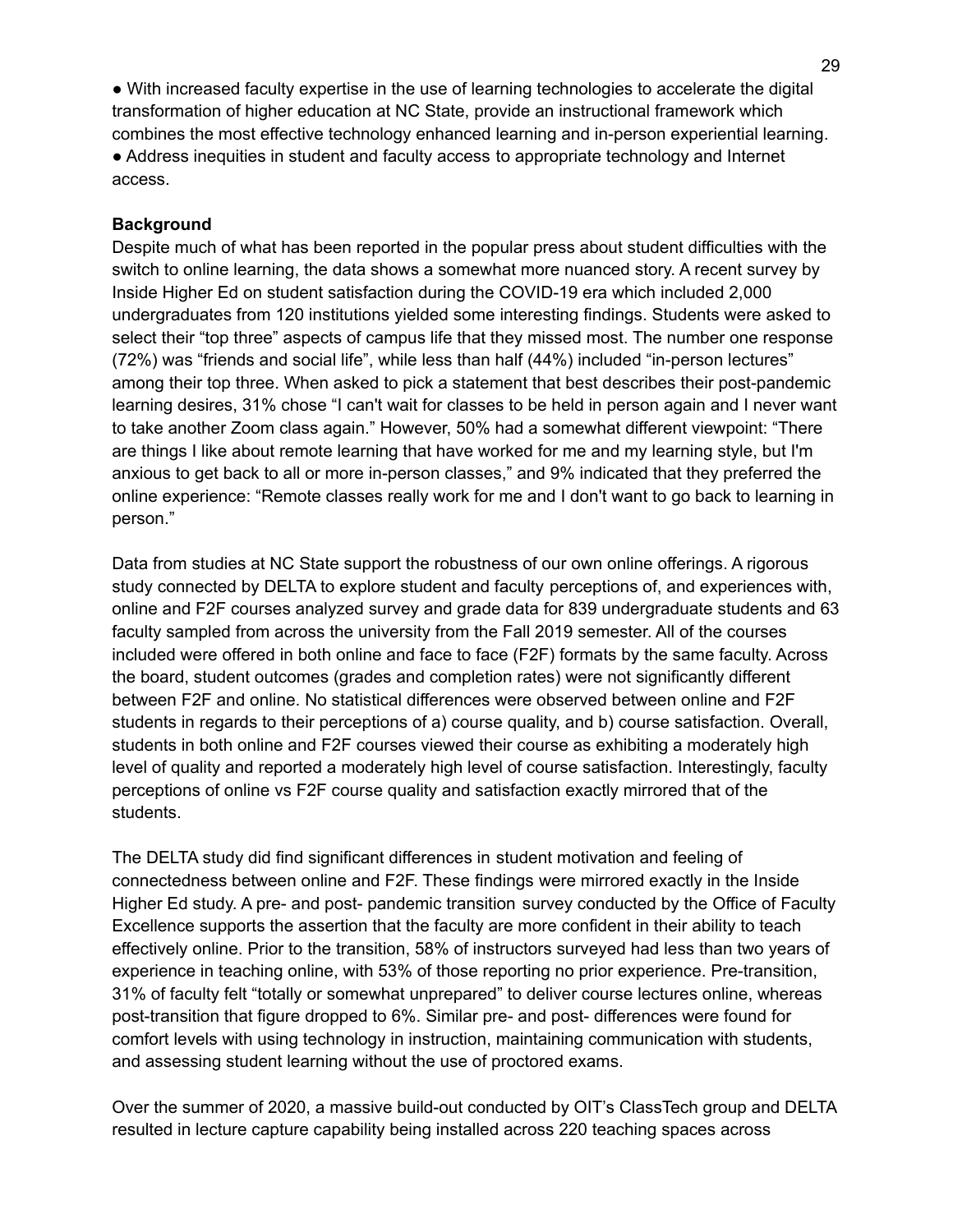campus, resulting in coverage of 94.4% of all 110 classrooms. This was probably the single most important infrastructure investment to maintain academic continuity during the pandemic. Due to our prior experience with classroom lecture capture technology, the build-out was extremely robust and is positioned to serve the university well post-pandemic. Student surveys conducted for six years by ResNet have shown a very strong desire by students (98%) to have access to recorded lectures for review and study. A recent student survey conducted by DELTA yielded the same result, with 100% of students reporting that if they knew that recorded lectures were available they would utilize them to help with concepts they were having trouble with, and to study prior to exams.

Among the most challenging issues that we encountered during the pandemic were significant inequities for both students and faculty in accessing appropriate technology for remote learning, and also in the availability of adequate and reliable broadband access. We were able to address the first issue to some degree by ramping up a long-term equipment lending program through the Libraries. The broadband access issue was largely out of our control. The net result was that while we were able to produce and deliver quality eLearning content centrally, the ability of our students to take advantage of it varied greatly as a result of these inequities.

#### **Key Concepts**

• As an institution, we successfully pivoted much of our student services and support to a virtual environment as a result of the pandemic. These newly delivered modalities have increased access for students, and for some, increased engagement in different, improved ways. For instance, in a recent satisfaction survey administered by Counseling Services, 1/3 of students who responded to the survey preferred virtual appointments, 1/3 preferred in-person, and 1/3 are fine with either.

• We now have a much better understanding of faculty and student perceptions of technology-based teaching and learning, as well as what works and what doesn't work. What we've learned at NC State closely mirrors findings from national studies.

● Our faculty are now better prepared to utilize technology in teaching, and more confident in their ability to do so.

• We now have a robust infrastructure that spans virtually all of our classrooms which allows us to stream and record lectures.

• We now understand how important it is for our students and faculty to have equitable access to sufficient end point devices and high quality broadband.

All of these things can and should be leveraged to improve instructional efficiency and effectiveness, with the ultimate goal of improving student success. This includes (but is not limited to) more hybrid and "HyFlex" models of delivery, making more classroom recordings available to students for study and review; making more online summer offerings available for students to make progress toward a degree while allowing them to pursue employment, internships, and other experiential learning opportunities; ensuring equitable access to quality technology and broadband for all students and faculty; and setting the stage for our new strategic plan objectives in the digital transformation of higher education.